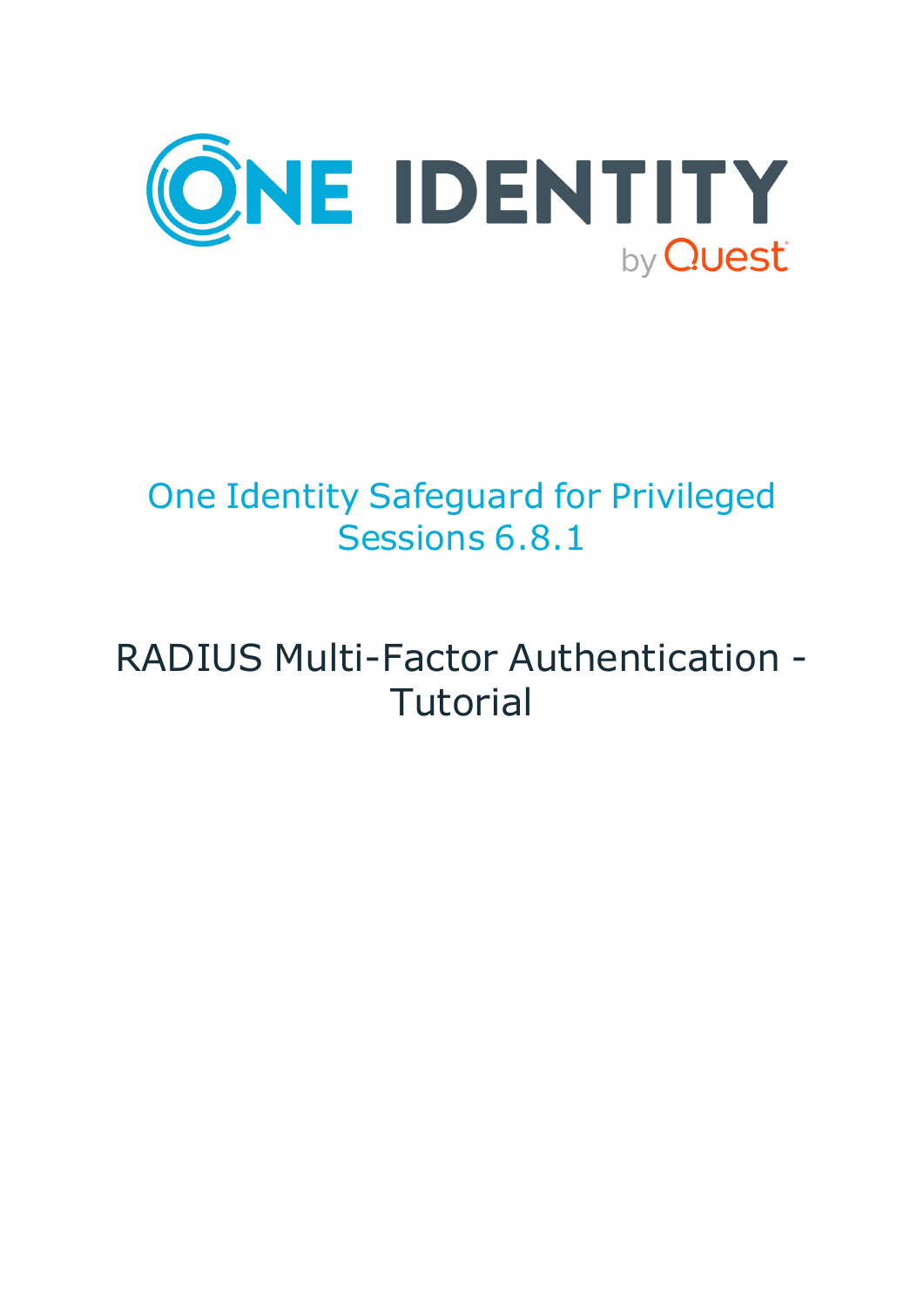#### **Copyright 2021 One Identity LLC.**

#### **ALL RIGHTS RESERVED.**

This guide contains proprietary information protected by copyright. The software described in this guide is furnished under a software license or nondisclosure agreement. This software may be used or copied only in accordance with the terms of the applicable agreement. No part of this guide may be reproduced or transmitted in any form or by any means, electronic or mechanical, including photocopying and recording for any purpose other than the purchaser's personal use without the written permission of One Identity LLC .

The information in this document is provided in connection with One Identity products. No license, express or implied, by estoppel or otherwise, to any intellectual property right is granted by this document or in connection with the sale of One Identity LLC products. EXCEPT AS SET FORTH IN THE TERMS AND CONDITIONS AS SPECIFIED IN THE LICENSE AGREEMENT FOR THIS PRODUCT, ONE IDENTITY ASSUMES NO LIABILITY WHATSOEVER AND DISCLAIMS ANY EXPRESS, IMPLIED OR STATUTORY WARRANTY RELATING TO ITS PRODUCTS INCLUDING, BUT NOT LIMITED TO, THE IMPLIED WARRANTY OF MERCHANTABILITY, FITNESS FOR A PARTICULAR PURPOSE, OR NON-INFRINGEMENT. IN NO EVENT SHALL ONE IDENTITY BE LIABLE FOR ANY DIRECT, INDIRECT, CONSEQUENTIAL, PUNITIVE, SPECIAL OR INCIDENTAL DAMAGES (INCLUDING, WITHOUT LIMITATION, DAMAGES FOR LOSS OF PROFITS, BUSINESS INTERRUPTION OR LOSS OF INFORMATION) ARISING OUT OF THE USE OR INABILITY TO USE THIS DOCUMENT, EVEN IF ONE IDENTITY HAS BEEN ADVISED OF THE POSSIBILITY OF SUCH DAMAGES. One Identity makes no representations or warranties with respect to the accuracy or completeness of the contents of this document and reserves the right to make changes to specifications and product descriptions at any time without notice. One Identity does not make any commitment to update the information contained in this document.

If you have any questions regarding your potential use of this material, contact:

One Identity LLC. Attn: LEGAL Dept 4 Polaris Way Aliso Viejo, CA 92656

Refer to our Web site ([http://www.OneIdentity.com](http://www.oneidentity.com/)) for regional and international office information.

#### **Patents**

One Identity is proud of our advanced technology. Patents and pending patents may apply to this product. For the most current information about applicable patents for this product, please visit our website at [http://www.OneIdentity.com/legal/patents.aspx](http://www.oneidentity.com/legal/patents.aspx).

#### **Trademarks**

One Identity and the One Identity logo are trademarks and registered trademarks of One Identity LLC. in the U.S.A. and other countries. For a complete list of One Identity trademarks, please visit our website at [www.OneIdentity.com/legal](http://www.oneidentity.com/legal). All other trademarks are the property of their respective owners.

#### **Legend**

**WARNING: A WARNING icon highlights a potential risk of bodily injury or property damage, for which industry-standard safety precautions are advised. This icon is often associated with electrical hazards related to hardware.**

**CAUTION: A CAUTION icon indicates potential damage to hardware or loss of data if** A **instructions are not followed.**

SPS RADIUS Multi-Factor Authentication - Tutorial Updated - 15 January 2021, 06:18 Version - 6.8.1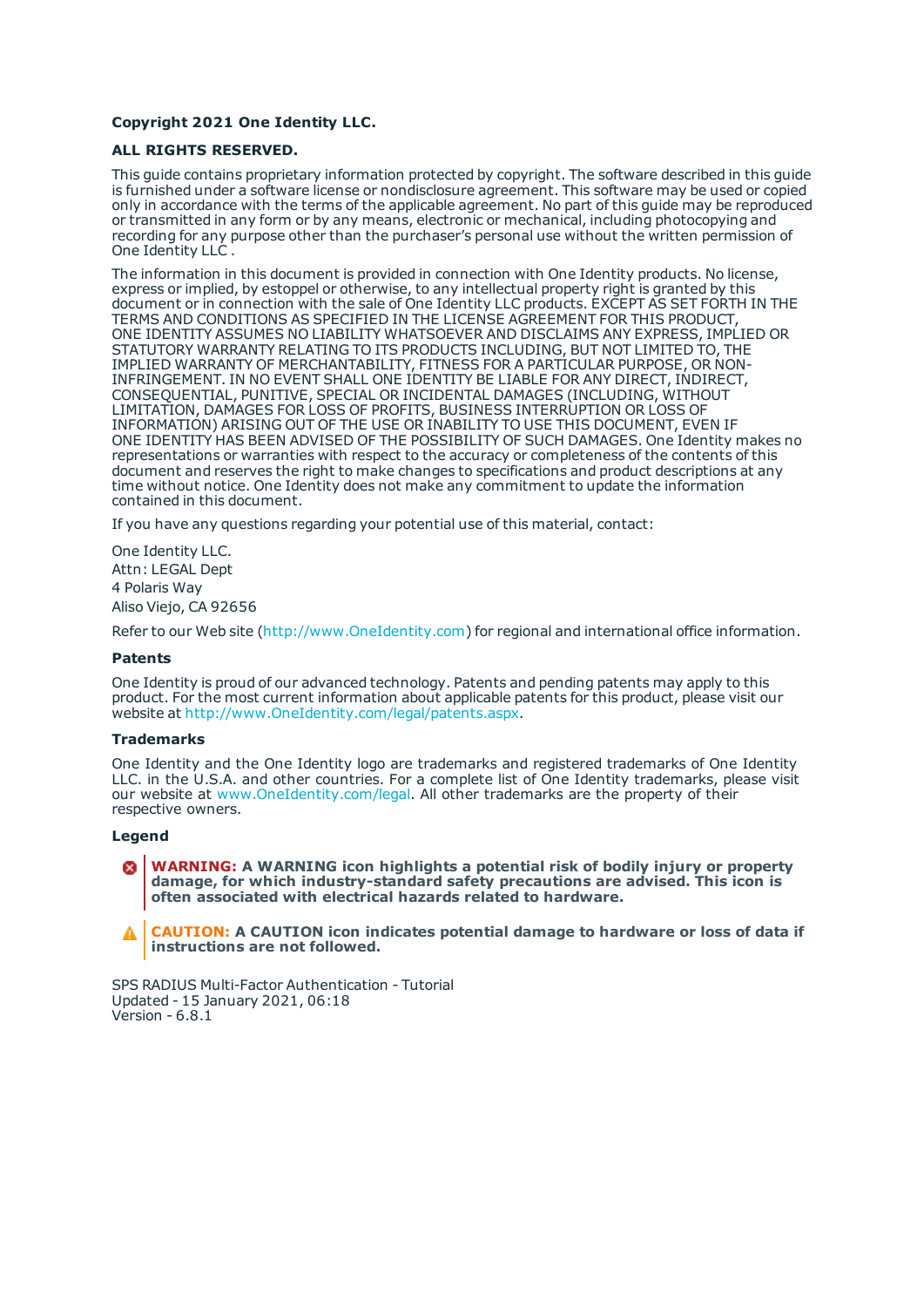## **Contents**

| Configure SPS to use RADIUS multi-factor authentication 13               |    |
|--------------------------------------------------------------------------|----|
|                                                                          |    |
|                                                                          |    |
|                                                                          |    |
|                                                                          |    |
|                                                                          |    |
|                                                                          |    |
|                                                                          |    |
|                                                                          |    |
|                                                                          |    |
|                                                                          |    |
|                                                                          |    |
|                                                                          |    |
|                                                                          |    |
|                                                                          |    |
|                                                                          |    |
|                                                                          |    |
|                                                                          |    |
|                                                                          |    |
| Perform multi-factor authentication with the SPS RADIUS plugin in        |    |
| Perform multi-factor authentication with the SPS RADIUS plugin in Remote | 35 |

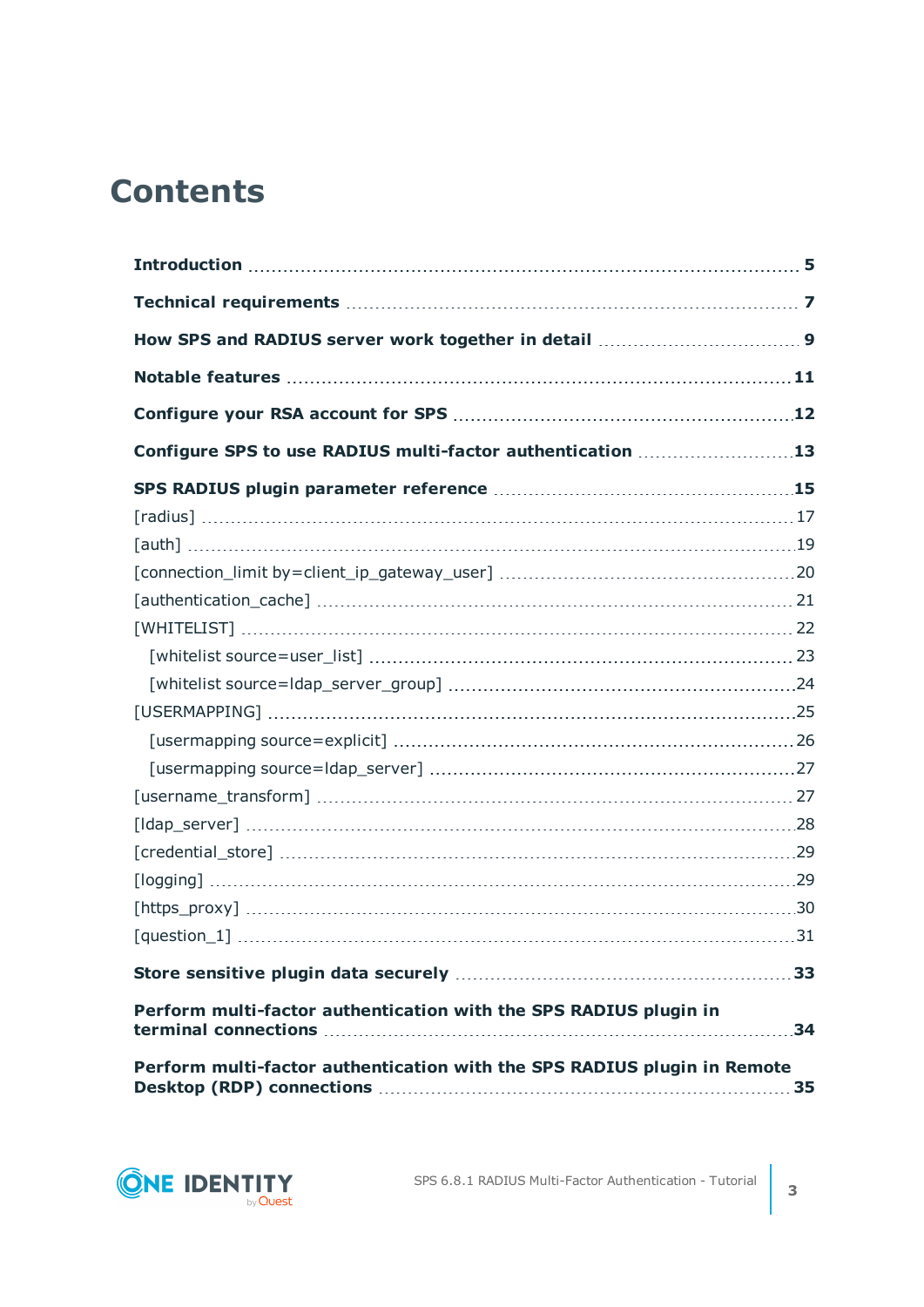| Perform multi-factor authentication with the SPS RADIUS plugin in |  |
|-------------------------------------------------------------------|--|
|                                                                   |  |
|                                                                   |  |
|                                                                   |  |

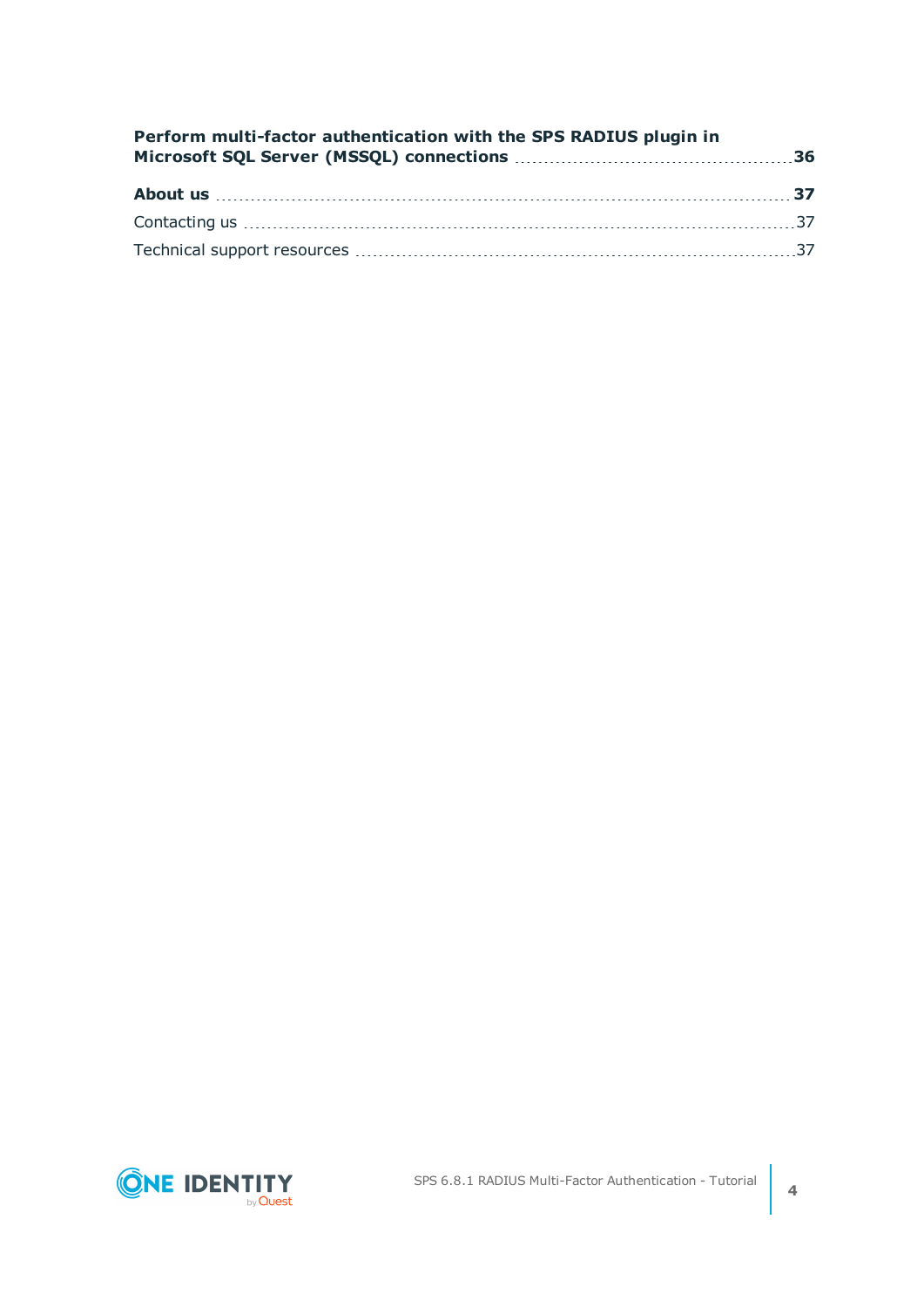# **Introduction**

<span id="page-4-0"></span>This document describes how you can use the services of RADIUS server (for example, RSA [SecurID](https://www.rsa.com/) Access and [FreeRADIUS](https://freeradius.org/)) to authenticate the sessions of your privileged users with One Identity Safeguard for Privileged Sessions (SPS).

### **One Identity Safeguard for Privileged Sessions:**

One Identity Safeguard for Privileged Sessions (SPS) controls privileged access to remote IT systems, records activities in searchable, movie-like audit trails, and prevents malicious actions. SPS is a quickly deployable enterprise device, completely independent from clients and servers — integrating seamlessly into existing networks. It captures the activity data necessary for user profiling and enables full user session drill down for forensic investigations.

SPS acts as a central authentication gateway, enforcing strong authentication before users access sensitive IT assets. SPS can integrate with remote user directories to resolve the group memberships of users who access nonpublic information. Credentials for accessing information systems can be retrieved transparently from SPS's local Credential Store or a third-party password management system. This method protects the confidentiality of passwords as users can never access them. When used together with RADIUS server (or another Multi-Factor Authentication (MFA) provider), SPS directs all connections to the authentication tool, and upon successful authentication, it permits the user to access the information system.

### **Integrating RSA with SPS:**

SPS can interact with your RSA Authentication Manager and can automatically request strong Multi-Factor Authentication for your privileged users who are accessing the servers and services protected by SPS. When used together with RSA SecurID Access, SPS prompts the user for a second factor authentication, and upon successful authentication, it permits the user to access the information system.

The integration adds an additional security layer to the gateway authentication performed on SPS. If the user has an RSA SecurID Hardware Token, the user can generate a One-Time Password (OTP) using the device. This will be used for the authentication to the One Identity platform. The one-time password is changed after 60 seconds.

### **Integrating a generic RADIUS server with SPS:**

SPS can interact with your RADIUS server and can automatically request strong multifactor authentication for your privileged users who are accessing the servers and services protected by SPS.

The integration adds an additional security layer to the gateway authentication performed on SPS. Your RADIUS server can use any hardware or software token as long as it provides standard RADIUS interface.

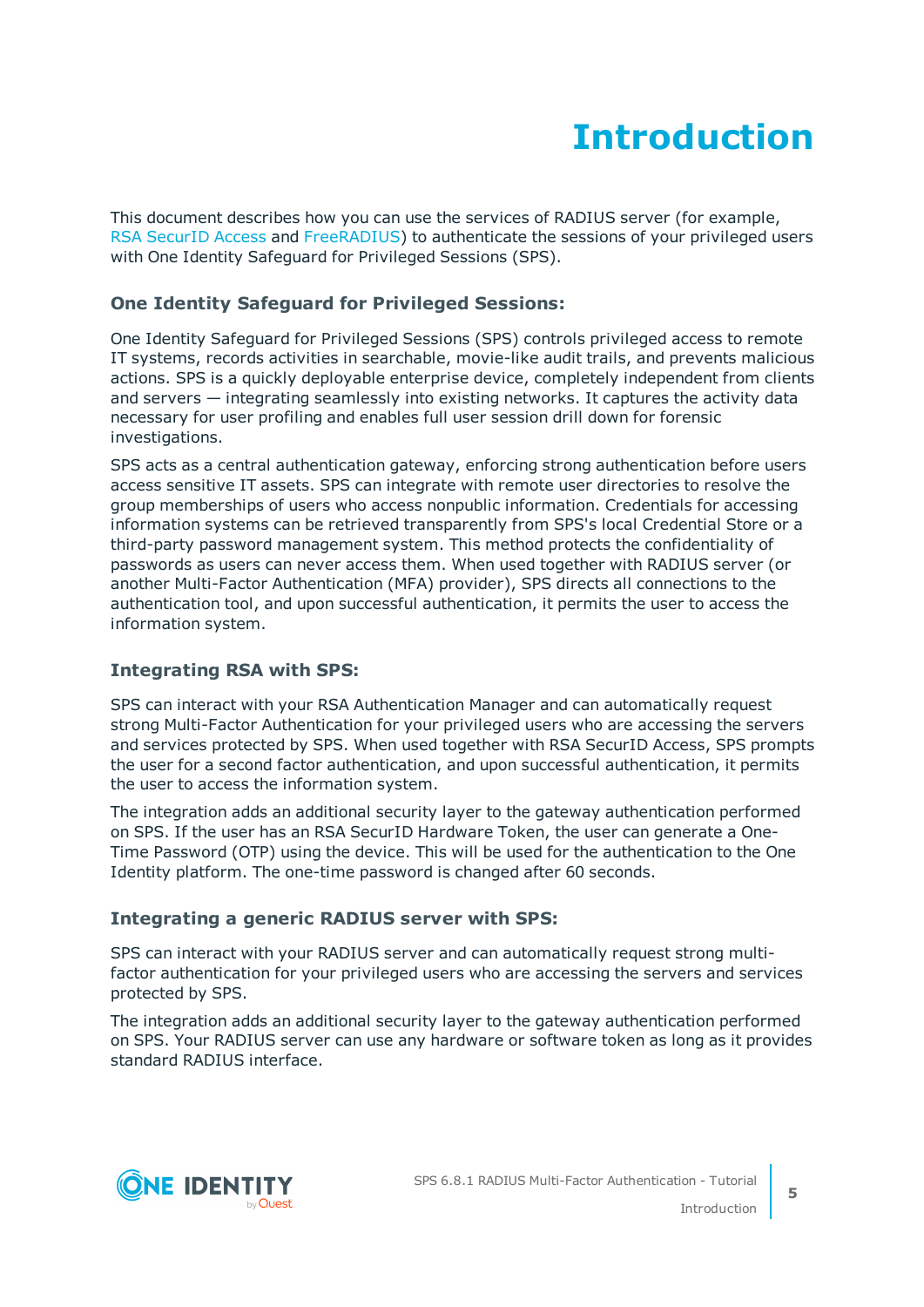### **Meet compliance requirements**

ISO 27001, ISO 27018, SOC 2, and other regulations and industry standards include authentication-related requirements, (for example, Multi-Factor Authentication (MFA) for accessing production systems, and the logging of all administrative sessions). In addition to other requirements, using SPS and RADIUS server helps you comply with the following requirements:

- PCI DSS 8.3: Secure all individual non-console administrative access and all remote access to the cardholder data environment (CDE) using MFA.
- PART 500.12 Multi-Factor Authentication: Covered entities are required to apply MFA for:
	- Each individual accessing the covered entity's internal systems.
	- Authorized access to database servers that allow access to nonpublic information.
	- Third parties accessing nonpublic information.
- NIST 800-53 IA-2, Identification and Authentication, network access to privileged accounts: The information system implements MFA for network access to privileged accounts.

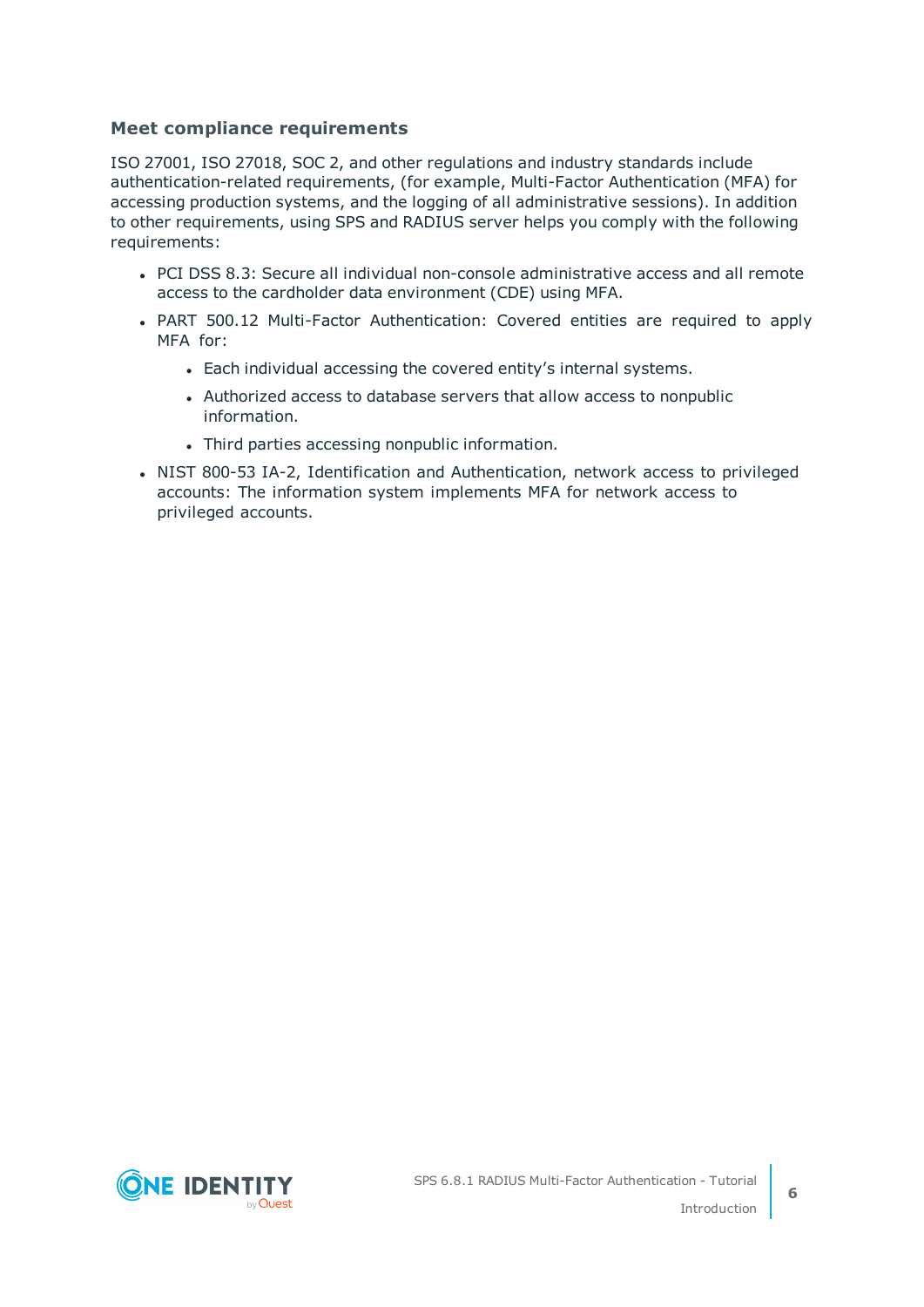# **Technical requirements**

<span id="page-6-0"></span>In order to successfully connect SPS with RADIUS server, you need the following components.

### **In RSA:**

- An RSA Authentication Manager deployed.
- RADIUS access parameters, (for example, host, port, and an RSA shared secret). You will need it to configure the SPS plugin.
- Your users must be enrolled in RSA Authentication Manager.
- The users must be able to perform the authentication required for the factor (for example, possess the required RSA SecurID Hardware Token).
- Only CHAP and PAP authentication methods are supported.

### **In a generic RADIUS server:**

- RADIUS access parameters, (for example, host, port, and a shared secret). You will need it to configure the SPS plugin.
- Your users must be enrolled in the RADIUS server or its backend.
- Only CHAP and PAP authentication methods are supported.

### **In SPS:**

- A One Identity Safequard for Privileged Sessions appliance (virtual or physical), at least version SPS 5.11.05.11.0.
- A copy of the SPS RADIUS (RSA) Multi-Factor Authentication plugin. This plugin is an Authentication and Authorization (AA) plugin customized to work with the RADIUS (RSA) multi-factor authentication service.
- SPS supports AA plugins in the MSSQL, RDP, SSH, and Telnet protocols.
- **.** In RDP, using an AA plugin together with Network Level Authentication in a Connection Policy has the same limitations as using Network Level Authentication without domain membership.
- **In RDP, using an AA plugin requires TLS-encrypted RDP connections. For details,** see "Enabling [TLS-encryption](https://support.oneidentity.com/technical-documents/safeguard-for-privileged-sessions/6.8.1/administration-guide/rdp-specific-settings/enabling-tls-encryption-for-rdp-connections/) for RDP connections" in the Administration Guide.

### **Availability and support of the plugin**

The SPS RADIUS (RSA) Multi-Factor Authentication plugin is available for download as-is, free of charge to every SPS customer from the RADIUS Multi-Factor [Authentication](https://github.com/OneIdentity/safeguard-sessions-plugin-radius-mfa/releases) plugin for [Safeguard](https://github.com/OneIdentity/safeguard-sessions-plugin-radius-mfa/releases) for Privileged Sessions page. In case you need any customizations or additional features, contact our [Support](https://support.oneidentity.com/one-identity-safeguard-for-privileged-sessions) Team.

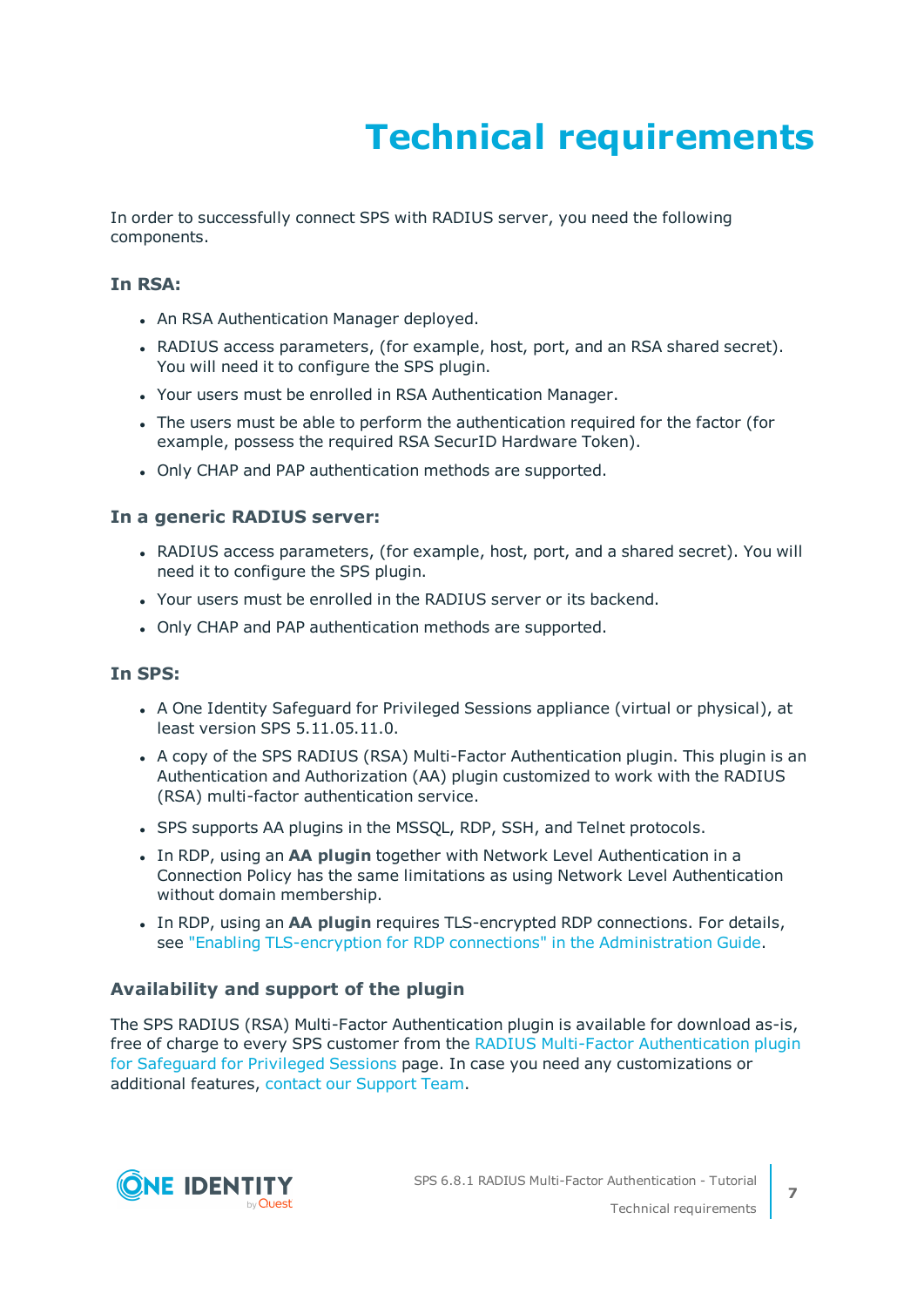### **A** CAUTION:

**Using custom plugins in SPS is recommended only if you are familiar with both Python and SPS. Product support applies only to SPS: that is, until the entry point of the Python code and passing the specified arguments to the Python code. One Identity is not responsible for the quality, resource requirements, or any bugs in the Python code, nor any crashes, service outages, or any other damage caused by the improper use of this feature, unless explicitly stated in a contract with One Identity. If you want to create a custom plugin, contact our [Support](https://support.oneidentity.com/one-identity-safeguard-for-privileged-sessions) Team for details and instructions.**

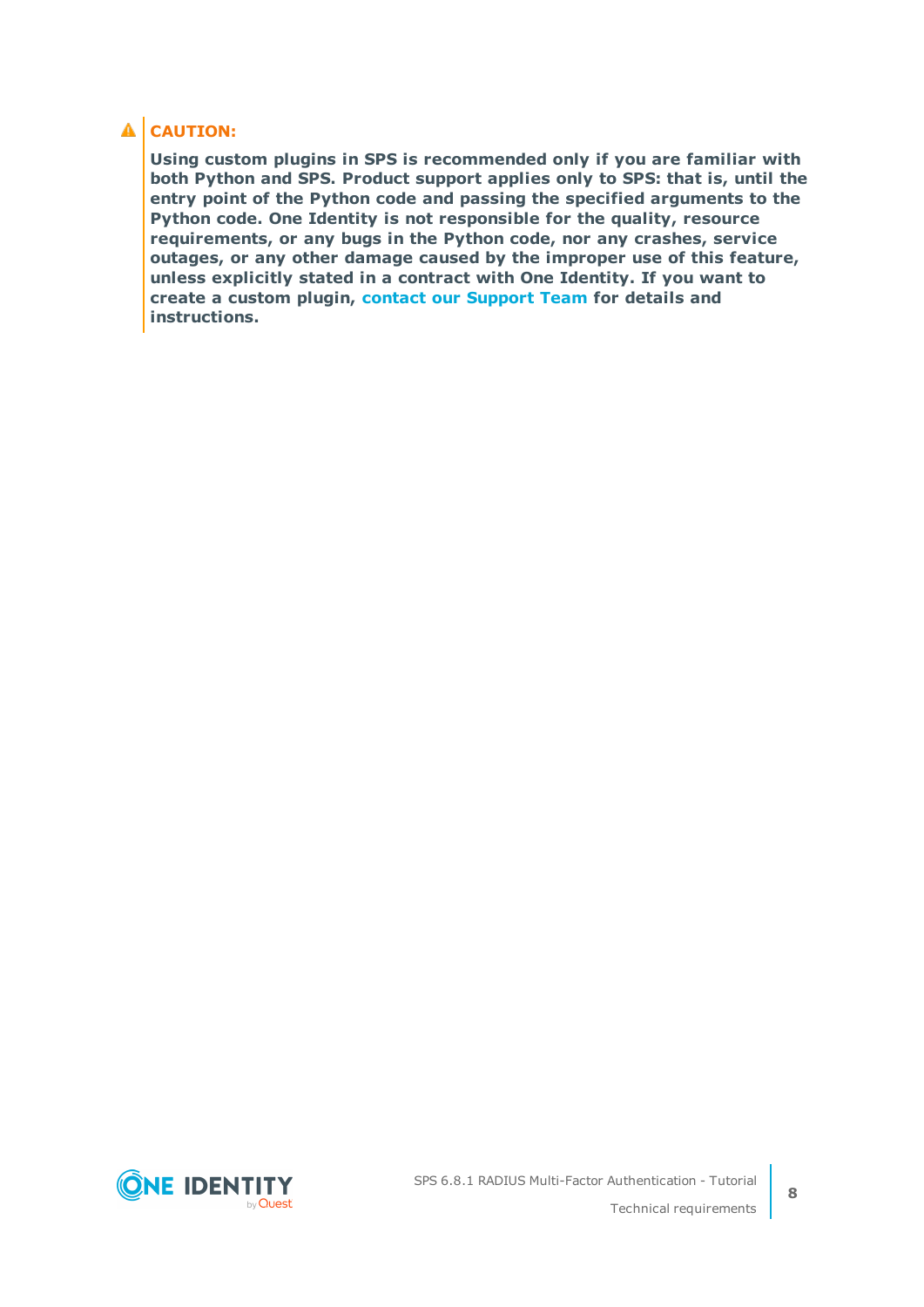## <span id="page-8-0"></span>**How SPS and RADIUS server work together in detail**



1. A user attempts to log in to a protected server.

### 2. **Gateway authentication on SPS**

SPS receives the connection request and authenticates the user. SPS can authenticate the user to a number of external user directories, (for example, LDAP, Microsoft Active Directory, or RADIUS). This authentication is the first factor.



**3**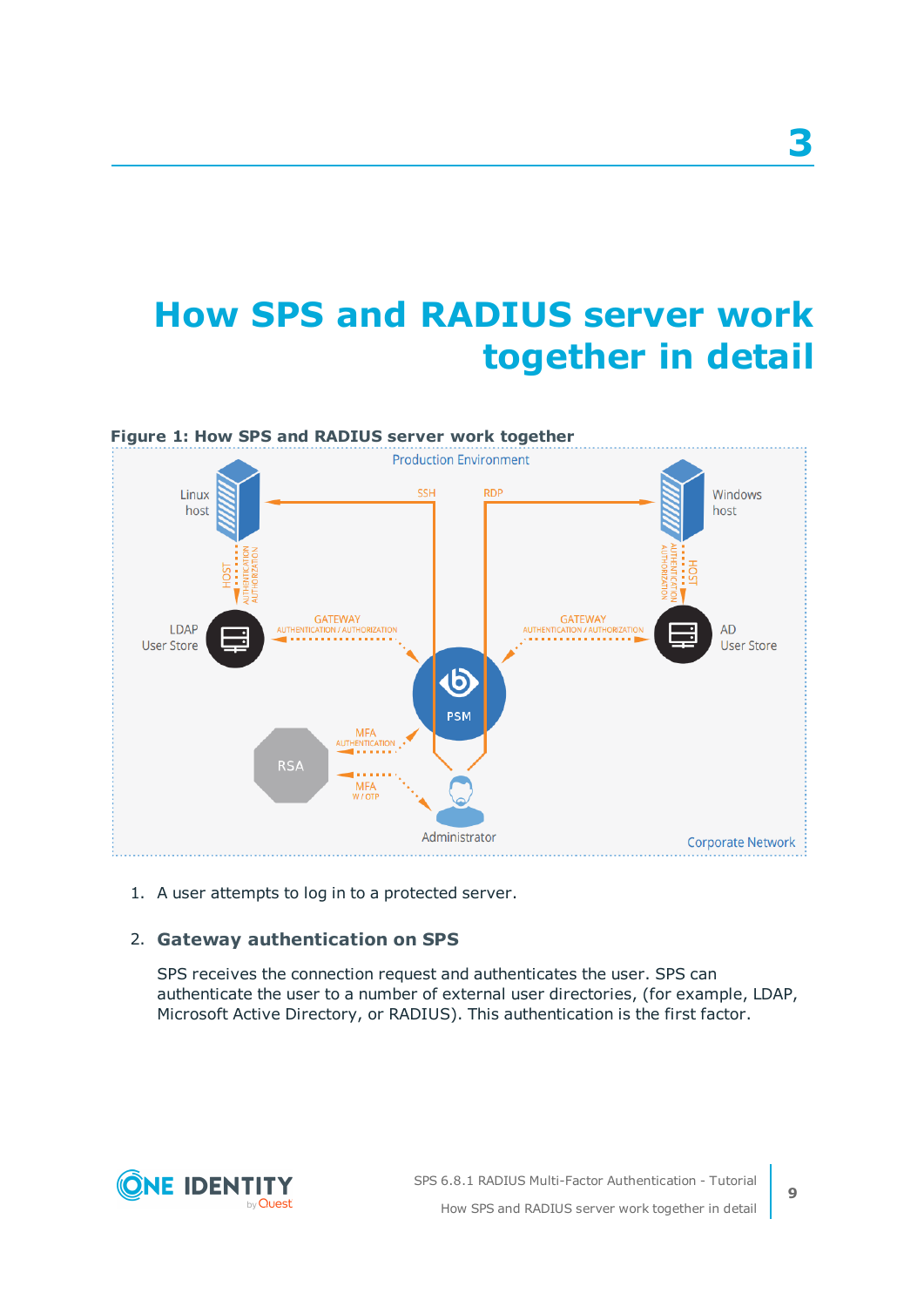### 3. **Check if the user is exempt from multi-factor authentication**

You can configure SPS using whitelists and blacklists to selectively require multifactor authentication for your users, (for example, to create break-glass access for specific users).

- If multi-factor authentication is not required, the user can start working, while SPS records the user's activities. The procedure ends here.
- If multi-factor authentication is required, SPS continues the procedure with the next step.

For details on creating exemption lists, see [\[WHITELIST\]](#page-21-0) on page 22.

### 4. **Determining the external RADIUS server identity**

If the gateway usernames are different from the external RADIUS server identities, you must configure the SPS RADIUS plugin to map the gateway usernames to the external RADIUS server identities.

The mapping can be as simple as appending a domain name to the gateway username, or you can query an LDAP or Microsoft Active Directory server.

For details, see [\[USERMAPPING\]](#page-24-0) on page 25.

### 5. **Authentication using a RADIUS server**

If gateway authentication is successful, SPS connects to the RADIUS server. Then SPS requests the second authentication factor from the user and sends it to the RADIUS server for verification.

6. If multi-factor authentication is successful, the user can start working, while SPS records the user's activities. (Optionally, SPS can retrieve credentials from a local or external Credential Store or password vault, and perform authentication on the server with credentials that are not known to the user.)

Alternatively, the RADIUS server can request Access-Challenge response. The challenge is displayed to the user and they have to respond to the challenge. After a successful response, the user can start working. In RSA SecurID, this process is used for next token mode. This means that if the password is entered incorrectly several times, two subsequent RSA SecurID tokens have to be entered for a successful authentication.

7. If the user opens a new session within a short period, they can do so without having to perform multi-factor authentication again. After this configurable grace period expires, the user must perform multi-factor authentication to open the next session.

For details, see [authentication cache] on page 21.

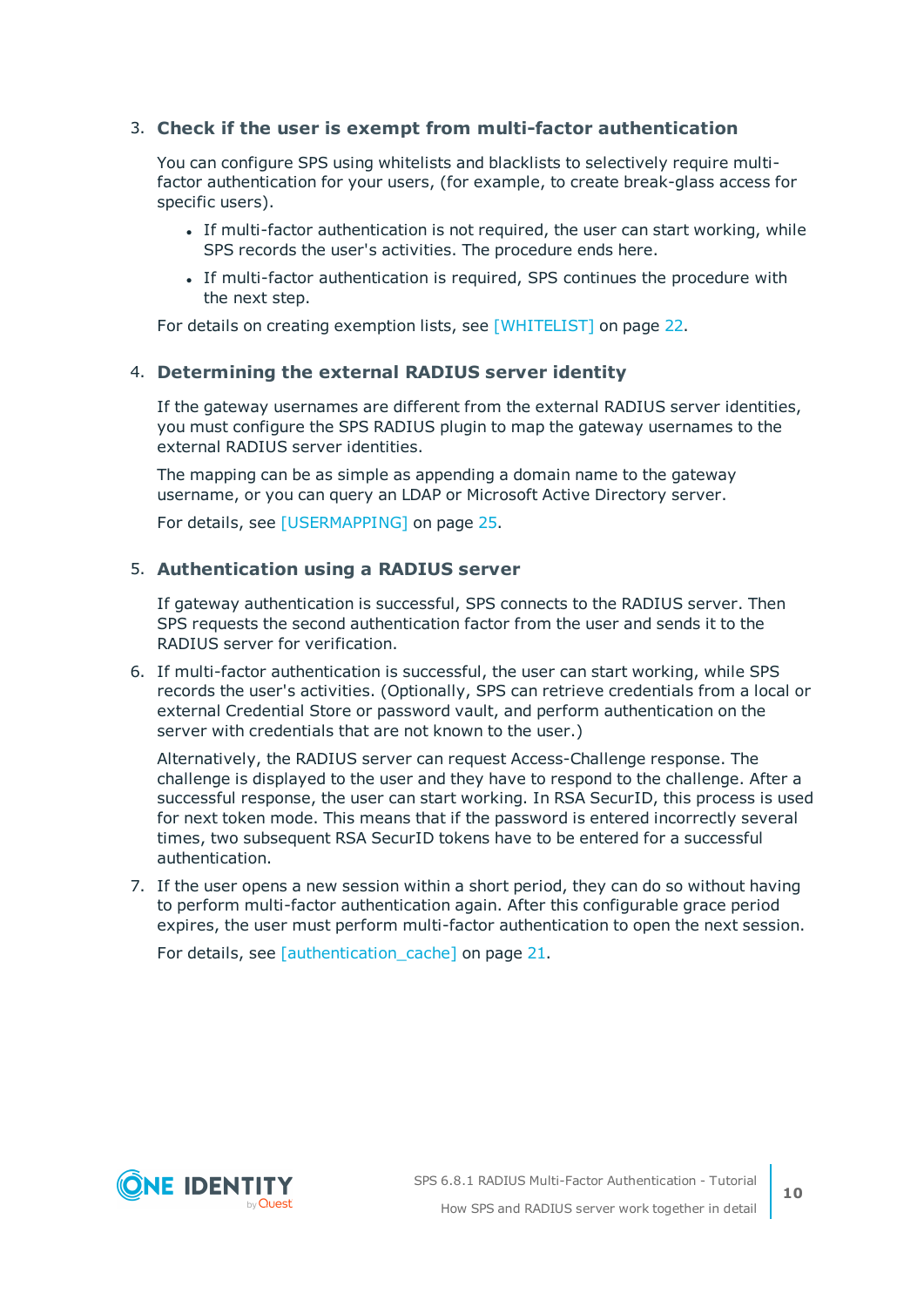## **Notable features**

<span id="page-10-0"></span>This section contains the notable features of this plugin.

- To map the gateway usernames to the external RADIUS server identities if the gateway usernames are different from the RADIUS server usernames, configure the [\[USERMAPPING\]](#page-24-0) on page 25 section of the plugin.
- The [\[WHITELIST\]](#page-21-0) on page 22 section allows configuring authentication whitelists and blacklists for example to create break-glass access for specific users to allow them to bypass RADIUS server authentication.
- The *[authentication cache]* on page 21 section contains the settings that determine how soon after performing a RADIUS server authentication must the user repeat the authentication when opening a new session.
- The [connection\_limit [by=client\\_ip\\_gateway\\_user\]](#page-19-0) on page 20 section contains the options related to limiting parallel sessions.
- This plugin supports the RADIUS Access-Challenge response and therefore the RSA SecurID next token mode. For details, see How SPS and [RADIUS](#page-8-0) server work [together](#page-8-0) in detail on page 9.



**4**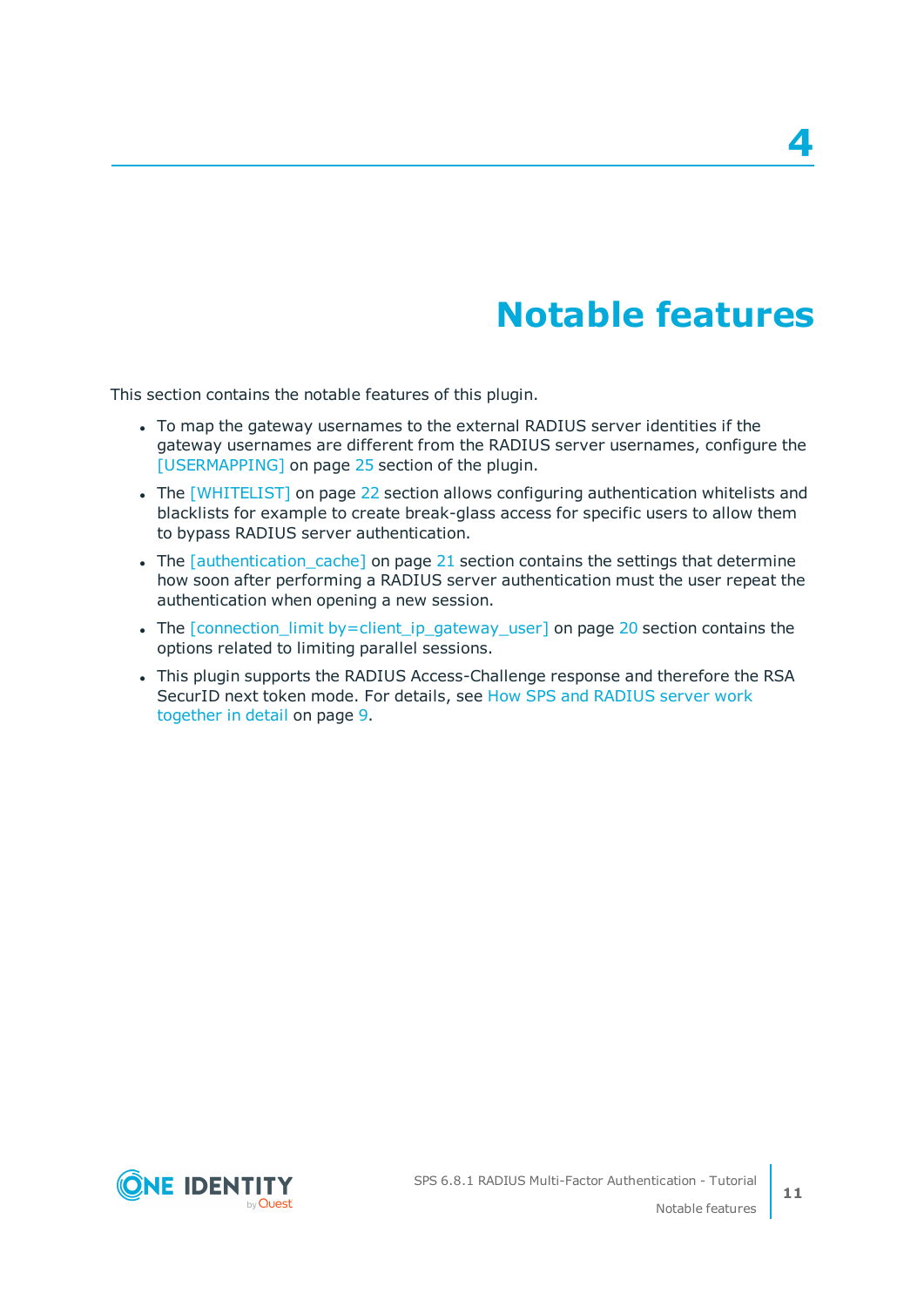# **5**

## <span id="page-11-0"></span>**Configure your RSA account for SPS**

### **Prerequisites:**

- Administrator access to your RSA account.
- Make sure that you have all the required components listed in [Technical](#page-6-0) [requirements](#page-6-0) on page 7.

### 1. **Add users to your RSA account.**

The users you want to authenticate with SPS must have an activated account in RSA. For details on adding or importing your users, see *Integrating LDAP Directories* in RSA Authentication Manager [Administrator's](https://community.rsa.com/community/products/securid/securid-access/content?filterID=contentstatus%5Bpublished%5D~objecttype~objecttype%5Bdocument%5D) Guide in the RSA documentation.

### 2. **Enable Multi-factor Authentication (MFA) for your organization.**

Optionally, you can create a Multi-factor Policy in RSA to enable MFA only for the group of users who you want to authenticate with SPS.

For details, see *Policy Enforcement* in RSA Authentication Manager [Administrator's](https://community.rsa.com/community/products/securid/securid-access/content?filterID=contentstatus%5Bpublished%5D~objecttype~objecttype%5Bdocument%5D) [Guide](https://community.rsa.com/community/products/securid/securid-access/content?filterID=contentstatus%5Bpublished%5D~objecttype~objecttype%5Bdocument%5D) in the RSA documentation.

### 3. **Retrieve the RADIUS access parameters.**

RADIUS access parameters, (for example, host, port, and an RSA shared secret).

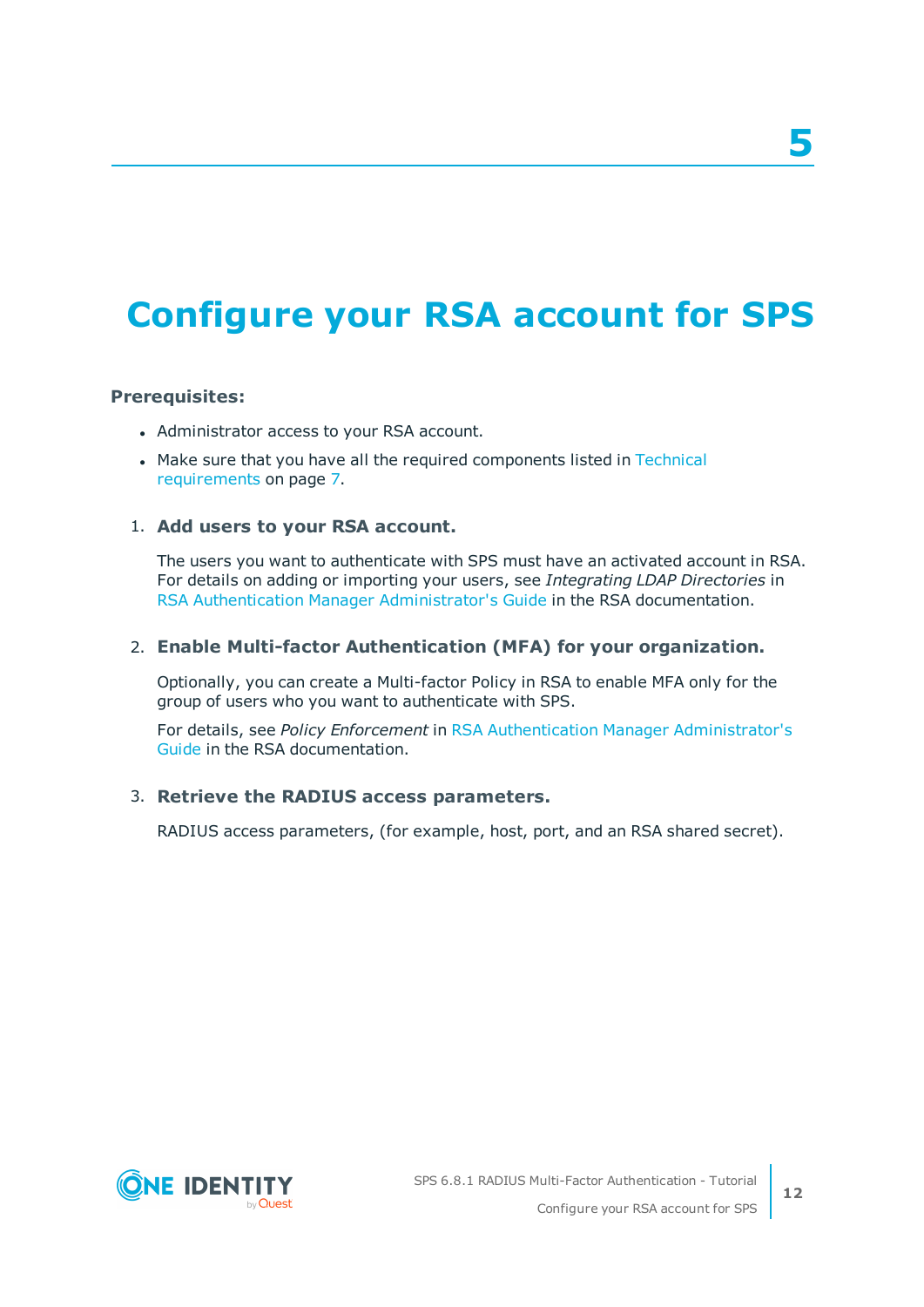# <span id="page-12-0"></span>**Configure SPS to use RADIUS multifactor authentication**

### **Prerequisites:**

- Your RADIUS secret and other RADIUS server parameters that are required for configuration.
- Administrator access to SPS.
- Make sure that you have all the required components listed in [Technical](#page-6-0) [requirements](#page-6-0) on page 7.

### *To configure SPS to use RADIUS multi-factor authentication*

1. **Download the SPS RADIUS (RSA) Multi-Factor Authentication plugin**

SPS customers can [download](https://github.com/OneIdentity/safeguard-sessions-plugin-radius-mfa/releases) the official plugin from GitHub.

### 2. **Upload the plugin to SPS**

Upload the plugin to SPS. For details, see the "Using a custom [Authentication](https://support.oneidentity.com/technical-documents/safeguard-for-privileged-sessions/6.8.1/administration-guide/advanced-authentication-and-authorization-techniques/integrating-external-authentication-and-authorization-systems/using-a-custom-authentication-and-authorization-plugin-to-authenticate-on-the-target-hosts/) and Authorization plugin to authenticate on the target hosts" in the [Administration](https://support.oneidentity.com/technical-documents/safeguard-for-privileged-sessions/6.8.1/administration-guide/advanced-authentication-and-authorization-techniques/integrating-external-authentication-and-authorization-systems/using-a-custom-authentication-and-authorization-plugin-to-authenticate-on-the-target-hosts/) Guide.

### 3. **Configure the plugin on SPS**

The plugin includes a default configuration file, which is an ini-style configuration file with sections and name=value pairs. You can edit this configuration file on the **Policies > AA Plugin Configurations** page of the SPS web interface.

- a. Configure the usermapping settings if needed. SPS must find out which RSA user belongs to the username of the authenticated connection. For that, it can query your LDAP/Microsoft Active Directory server. For details, see [\[USERMAPPING\]](#page-24-0) on page 25.
- b. Configure other parameters of your plugin as needed for your environment. For details, see SPS RADIUS plugin [parameter](#page-14-0) reference on page 15.



**6**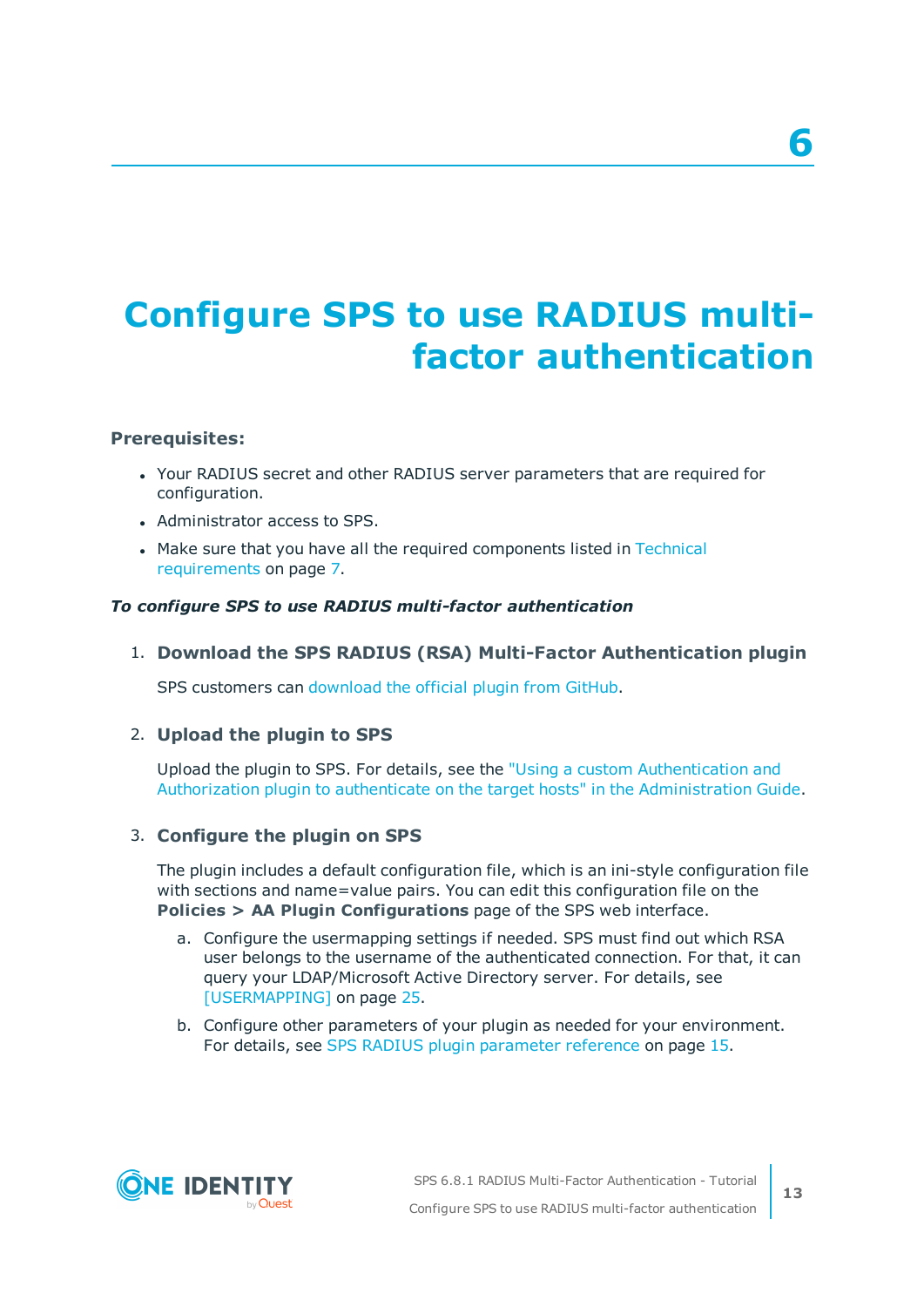### 4. **Configure a Connection policy and test it**

Configure a Connection policy on SPS. In the **AA plugin** field of the Connection policy, select the SPS RADIUS plugin you configured in the previous step, then start a session to test it. For details on how a user can perform multi-factor authentication, see Perform multi-factor [authentication](#page-33-0) with the SPS RADIUS plugin in terminal [connections](#page-33-0) and Perform multi-factor [authentication](#page-34-0) with the SPS RADIUS plugin in Remote Desktop (RDP) [connections.](#page-34-0)

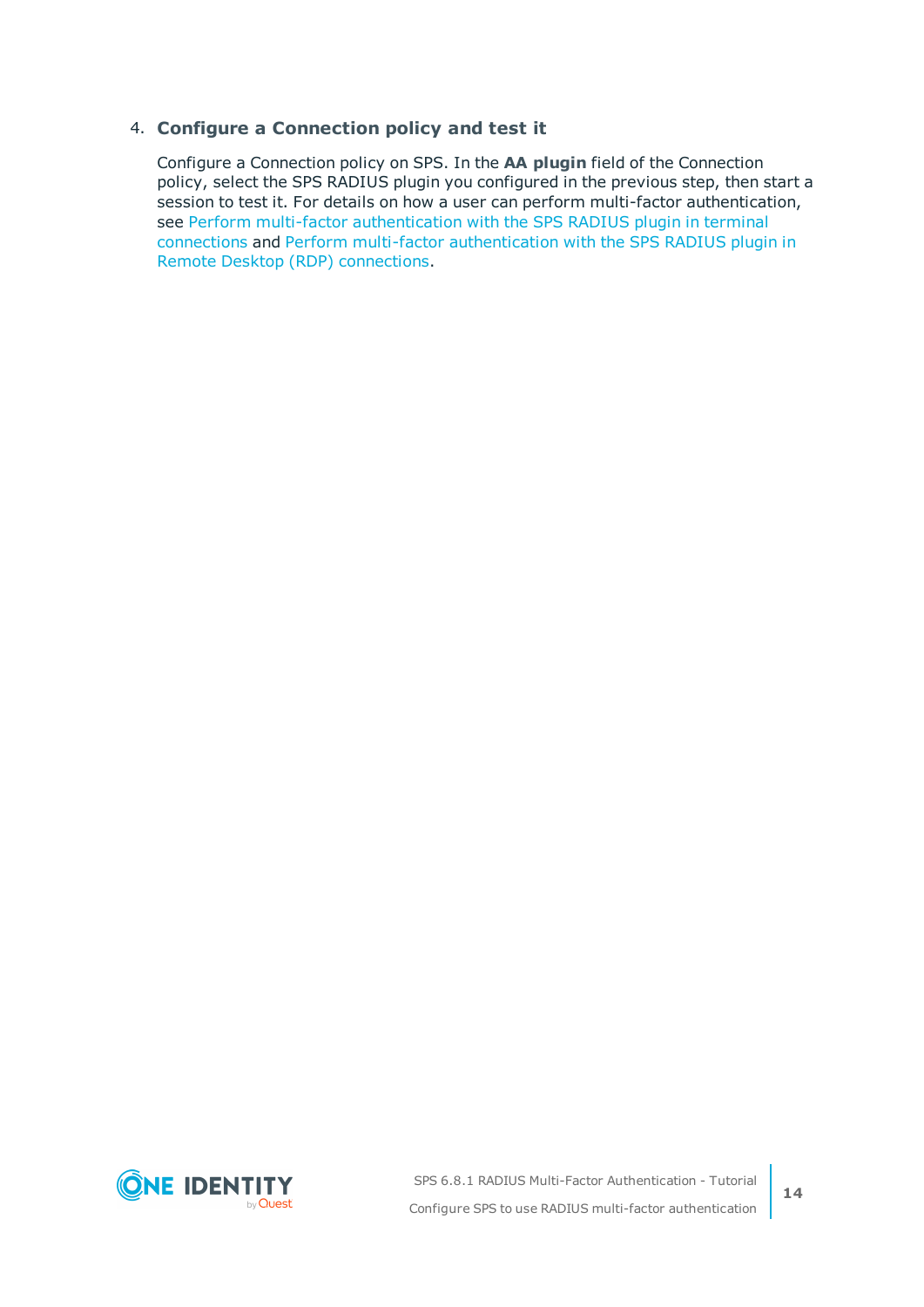## <span id="page-14-0"></span>**SPS RADIUS plugin parameter reference**

This section describes the available options of the SPS RSA plugin.

The plugin uses an ini-style configuration file with sections and name=value pairs. This format consists of sections, led by a [section] header and followed by name=value entries. Note that the leading whitespace is removed from values. The values can contain format strings, which refer to other values in the same section. For example, the following section would resolve the %(dir)s value to the value of the dir entry (/var in this case).

```
[section name]
dirname=%(dir)s/mydirectory
dir=/var
```
All reference expansions are done on demand. Lines beginning with # or ; are ignored and may be used to provide comments.

You can edit the configuration file from the SPS web interface. The following code snippet is a sample configuration file.

### **Sample configuration file**

```
[radius]
server=<radius-server-ip-or-hostname>
port=1812
secret=$
auth_type=pap
conn_retries=3
conn_timeout=5
[auth]
prompt=Press Enter for push notification or type one-time password:
disable_echo=no
[connection_limit by=client_ip_gateway_user]
limit=0
```


**15**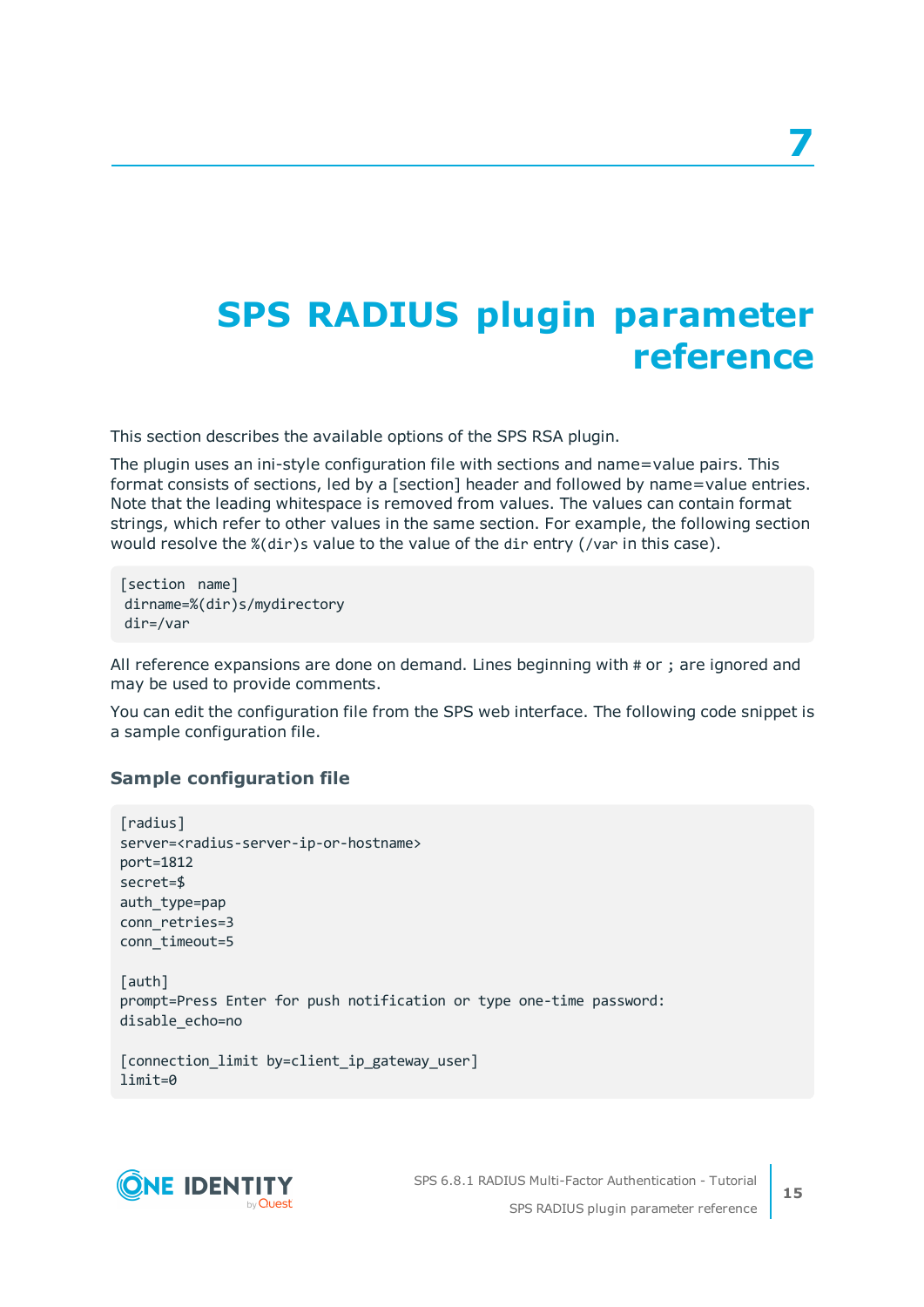```
[authentication_cache]
hard timeout=90
soft_timeout=15
reuse_limit=0
######[WHITELIST]######
[whitelist source=user_list]
name=<name-of-user-list-policy>
[whitelist source=ldap server group]
allow=no_user
except=<group-1>,<group-2>
######[USERMAPPING]######
[usermapping source=explicit]
<user-name-1>=<id-1>
<user-name-2>=<id-2>
[usermapping source=ldap_server]
user attribute=description
[username transform]
append_domain=<domain-without-@-character>
[ldap_server]
name=<name-of-LDAP-server-policy>
[credential_store]
name=<name-of-credential-store-policy-that-hosts-sensitive-data>
[logging]
log_level=info
[https_proxy]
server=<proxy-server-name-or-ip>
port=3128
[question_1]
prompt=<prompt-to-show-to-the-user>
```
key=<target-key-for-the-answer> disable\_echo=yes

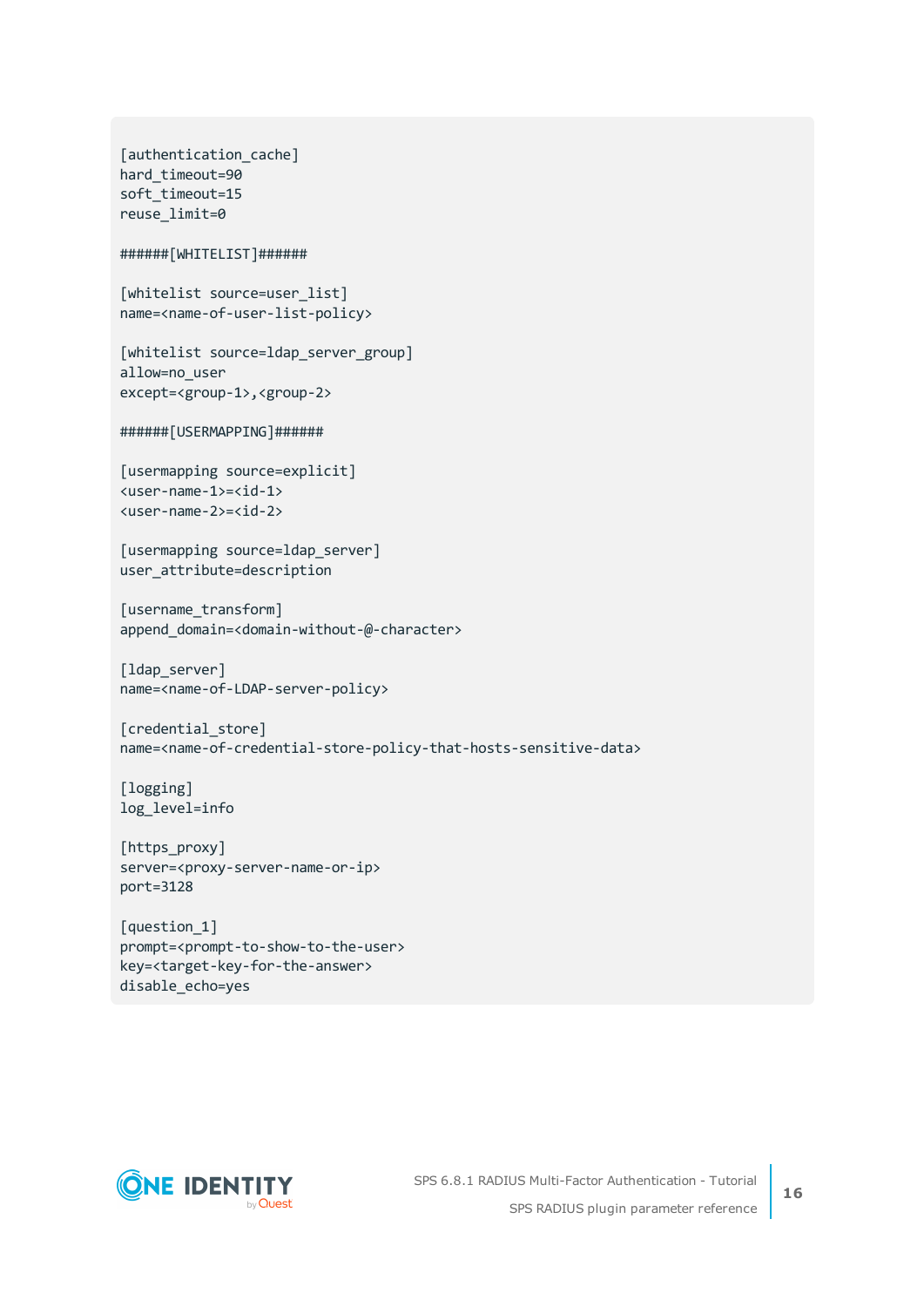# <span id="page-16-0"></span>**[radius]**

This section contains the options related to your RADIUS (RSA) connectivity.

### **Declaration**

```
[radius]
server=<radius-server-ip-or-hostname>
port=1812
secret=<$-or-shared-secret-with-radius-server>
auth type=pap
conn_retries=3
conn_timeout=5
```
### **server**

| Type:     | string |
|-----------|--------|
| Required: | yes    |
| Default:  | N/A    |

*Description:* The name of your server where the RADIUS interface is available. Enter either the IP address or the hostname.

### <span id="page-16-1"></span>**secret**

| Type:     | string |
|-----------|--------|
| Required: | yes    |
| Default:  | N/A    |



**8**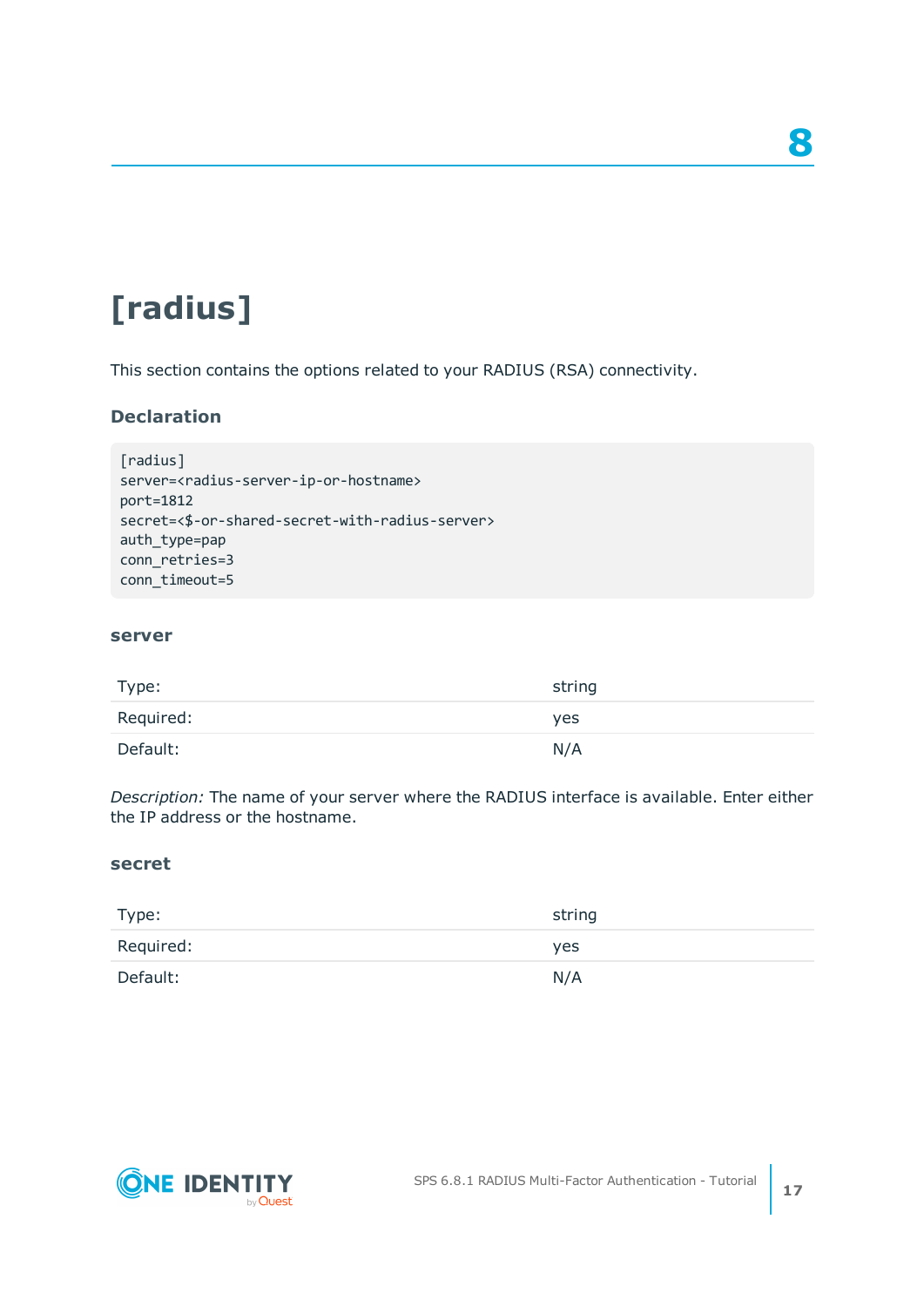### **A** CAUTION:

**This parameter contains sensitive data. Make sure to store this data in your local Credential Store. Type the \$ value for this parameter in production.**

**For details, see Store [sensitive](#page-32-0) plugin data securely.**

**Only enter a value different than \$ for this parameter in the configuration for testing purposes in a secure, non-production environment.**

*Description:* Your RADIUS shared secret. SPS uses this to communicate with the RADIUS server. For details on using a local Credential Store to host this data, read Store [sensitive](#page-32-0) plugin data [securely](#page-32-0).

### **port**

| Type:     | integer |
|-----------|---------|
| Required: | no      |
| Default:  | 1812    |

*Description:* The port where the RADIUS server is listening for access requests.

### **auth\_type**

| Type:     | string $(char   pap)$ |
|-----------|-----------------------|
| Required: | no                    |
| Default:  | pap                   |

*Description:* RADIUS authentication type.

- chap: CHAP (Challenge-Handshake Authentication Protocol) is a more secure authentication scheme than PAP. In a CHAP scheme, the following process establishes a user identity:
	- 1. After the link between the user machine and the authenticating server is established, the server sends a challenge message to the connection requester. The requester responds with a value obtained by using a one-way hash function.
	- 2. The server checks the response by comparing it against its own calculation of the expected hash value.
	- 3. If the values match, the authentication is acknowledged, otherwise the connection is terminated.

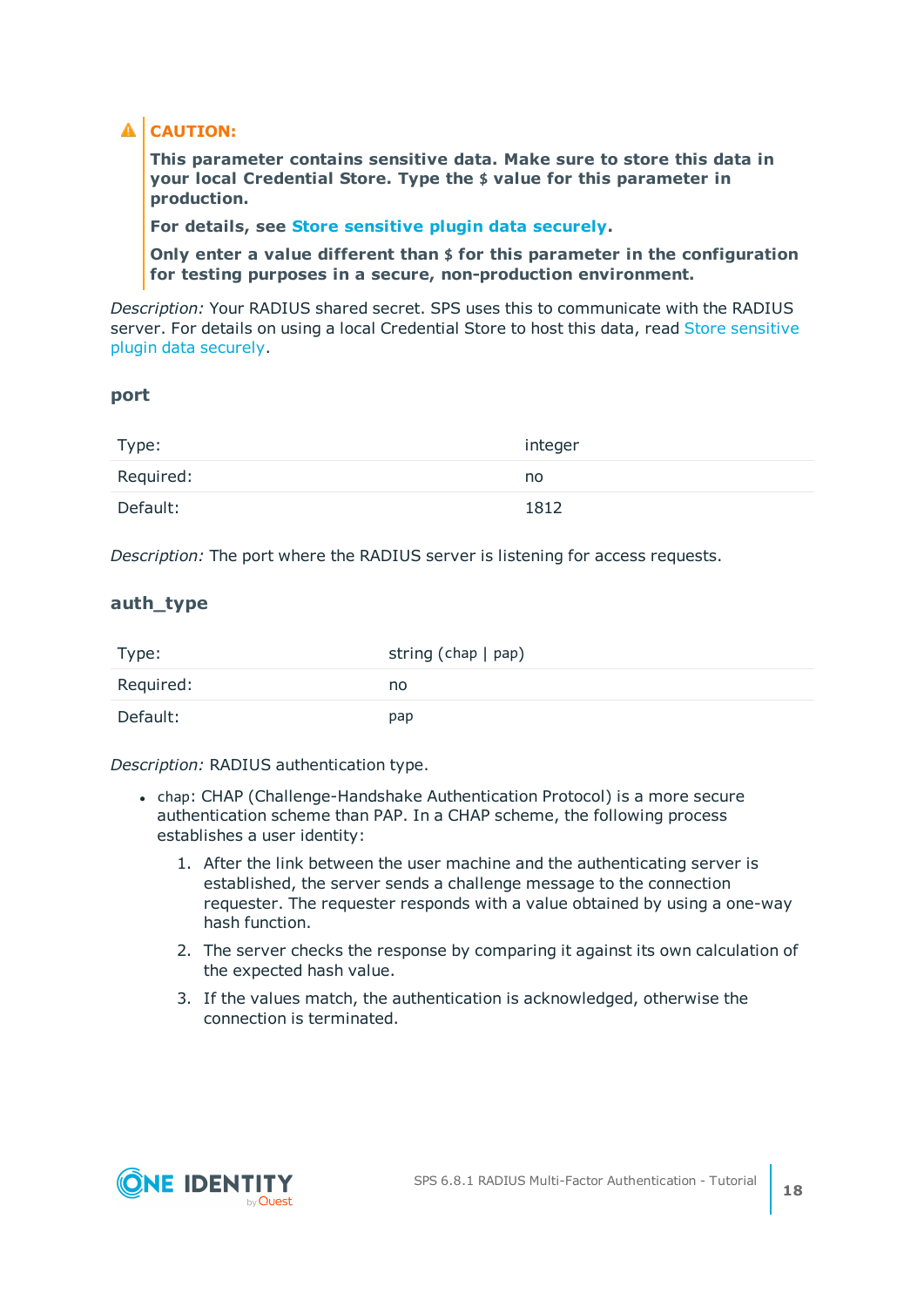At any time, the server can request the connected party to send a new challenge message. CHAP identifiers are changed frequently and the server can make an authentication request at any time.

• pap: The Password Authentication Protocol (PAP) provides a simple method for a user to authenticate using a two-way handshake. PAP only executes this process when establishing the initial link to the authenticating server. A user machine repeatedly sends an ID/Password pair to the authenticating server until authentication is acknowledged or the connection is terminated.

Use PAP authentication where a plain text password must be available to simulate a login at a remote host. This method provides a similar level of security to the usual user login at the remote host.

### **conn\_timeout**

| Type:     | integer [in seconds] |
|-----------|----------------------|
| Required: | no                   |
| Default:  | 10                   |

*Description:* Number of seconds to wait for an answer at each retry.

### **conn\_retries**

| Type:     | integer |
|-----------|---------|
| Required: | no      |
| Default:  | ی       |

*Description:* Number of times to retry sending a RADIUS request if the communication fails.

# <span id="page-18-0"></span>**[auth]**

This section contains the options related to authentication.

### **Declaration**

```
[auth]
prompt=Press Enter for push notification or type one-time password:
disable_echo=yes
```
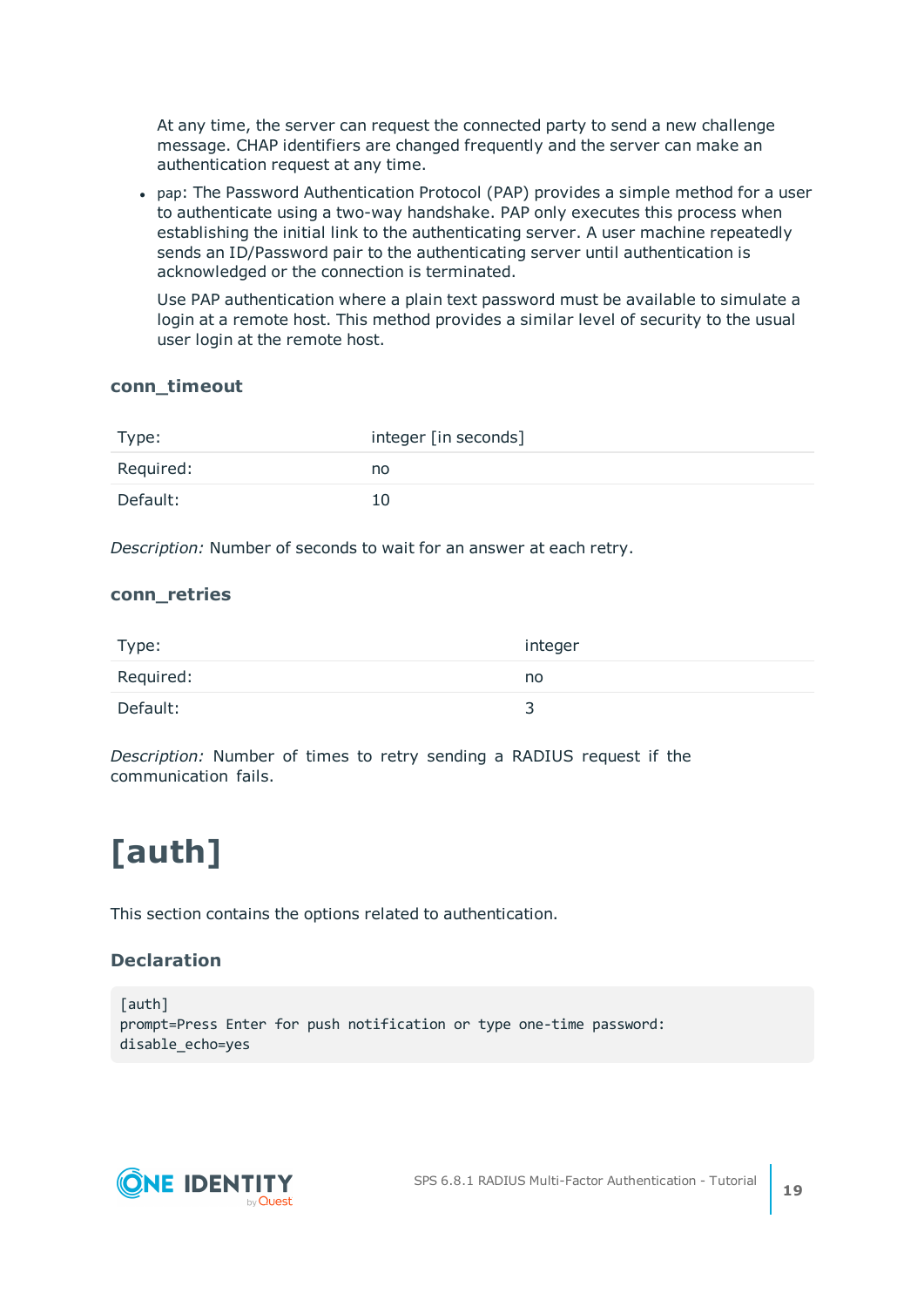### **prompt**

| Type:     | string                                                       |
|-----------|--------------------------------------------------------------|
| Required: | no                                                           |
| Default:  | Press Enter for push notification or type one-time password: |

*Description:* SPS displays this text to the user in a terminal connection to request an OTP interactively. The text is displayed only if the user uses an OTP-like factor, and does not send the OTP in the connection request.

### **disable\_echo**

| Type:     | boolean (yes no) |
|-----------|------------------|
| Required: | no               |
| Default:  | no               |

*Description:* For better security, you can hide the characters (OTP or password) that the user types after the prompt. To hide the characters (replace them with asterisks), set disable\_echo to yes.

## <span id="page-19-0"></span>**[connection\_limit by=client\_ip\_ gateway\_user]**

This section contains the options related to limiting parallel sessions.

### **Declaration**

```
[connection_limit by=client_ip_gateway_user]
limit=0
```
### **limit**

| Type:     | integer |
|-----------|---------|
| Required: | no      |
| Default:  |         |

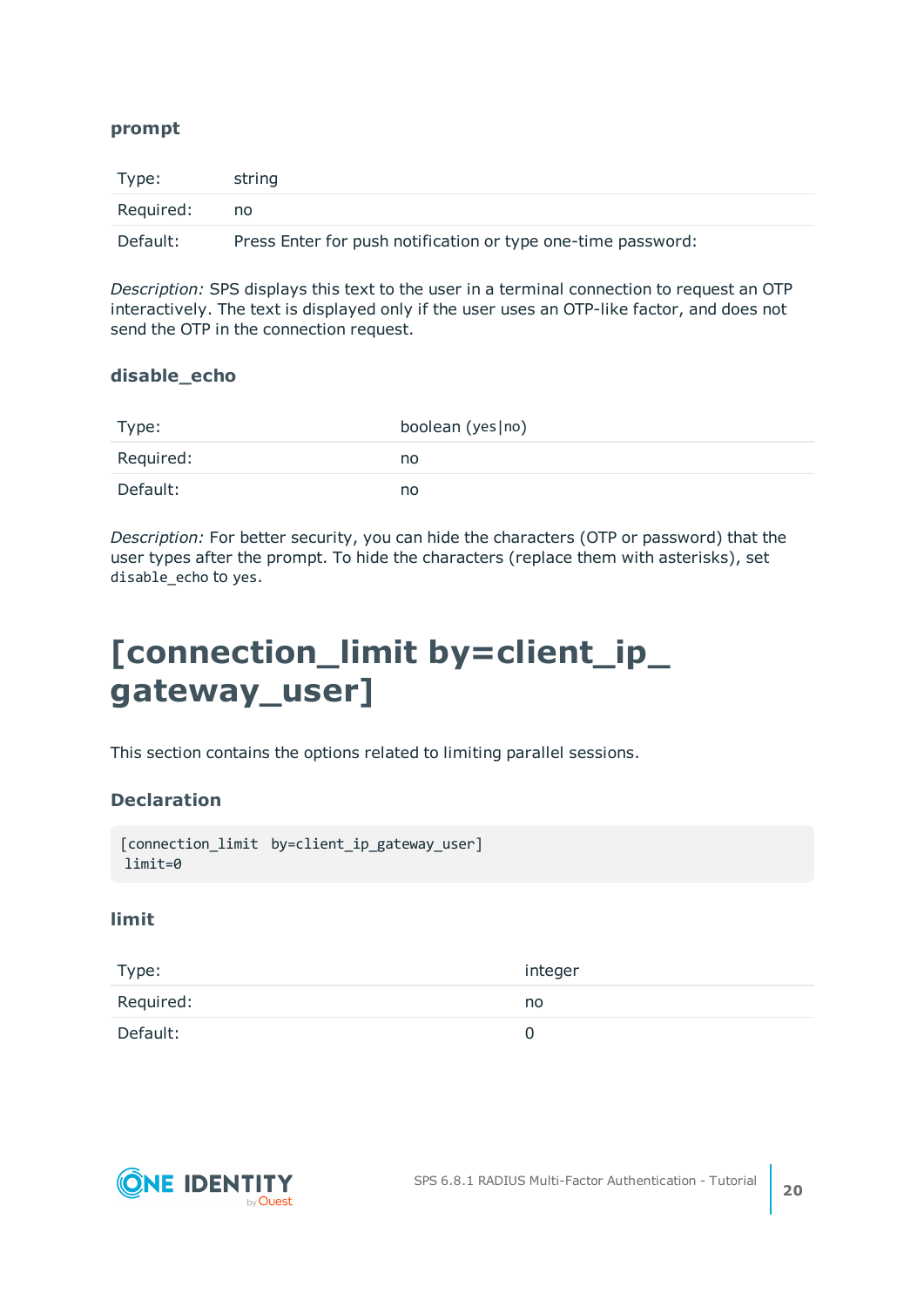*Description:* To limit the number of parallel sessions the gateway user can start from a given client IP address, configure limit. For an unlimited number of sessions, type 0.

## <span id="page-20-0"></span>**[authentication\_cache]**

This section contains the settings that determine how soon after performing a 2FA/MFA authentication the user must repeat the authentication when opening a new session.

After the first RADIUS server authentication of the user, SPS will not request a new RADIUS server authentication from the user as long as the new authentications happen within soft timeout seconds from each other. After the hard timeout expires (measured from the first RADIUS server login of the user), SPS will request a new RADIUS server authentication.

In other words, after opening the first session and authenticating on the RADIUS server, the user can keep opening other sessions without having to authenticate again on the RADIUS server as long as the time between opening any two sessions is less than soft [timeout](#page-20-1), but must authenticate on the RADIUS server if hard timeout expires.



### **Declaration**

```
[authentication_cache]
soft_timeout=15
hard_timeout=90
conn_limit=5
```
### <span id="page-20-1"></span>**soft\_timeout**

| Type:     | integer [in seconds]     |
|-----------|--------------------------|
| Required: | yes, if you want caching |
| Default:  | N/A                      |

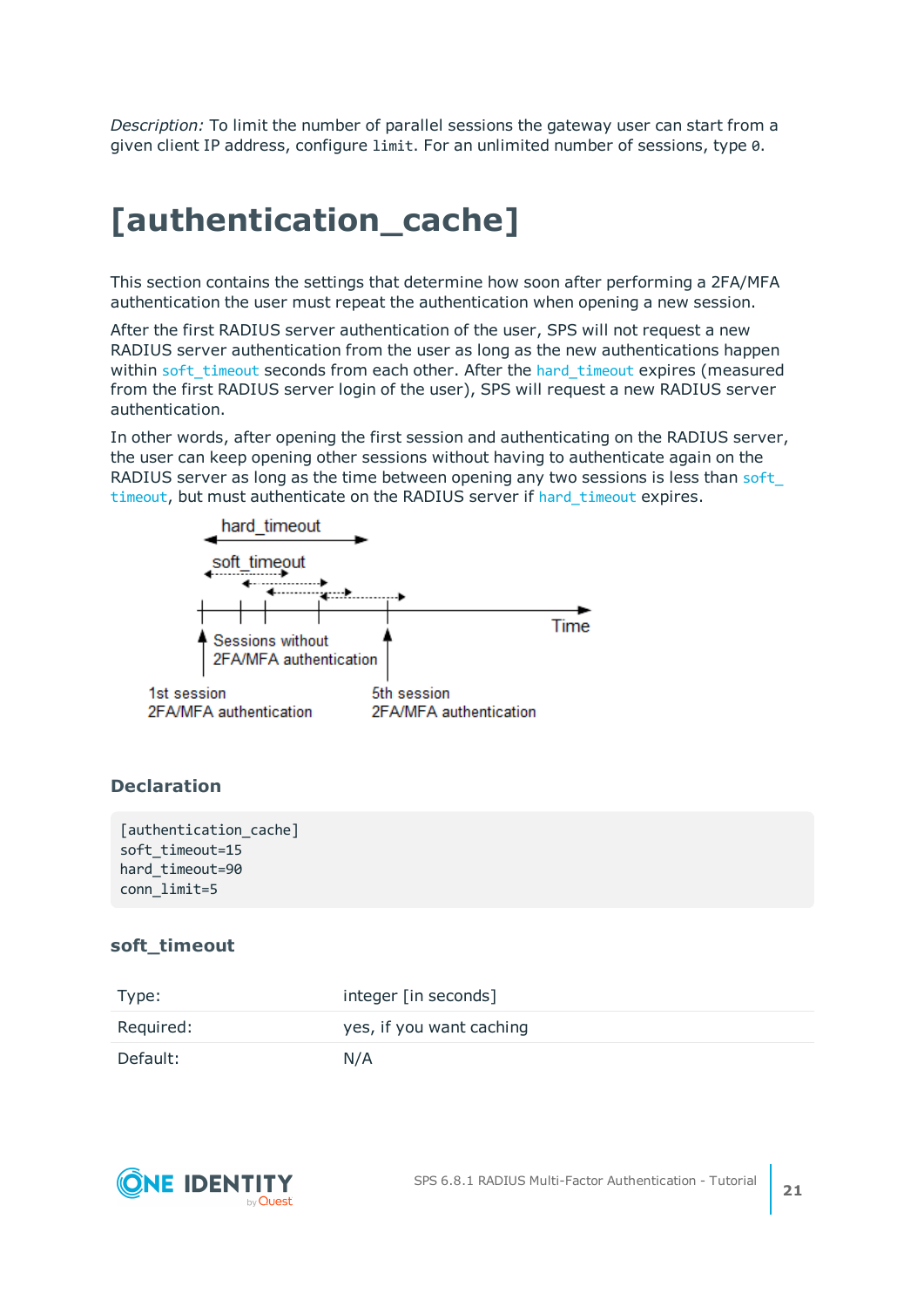*Description:* The time in seconds after which the SPS plugin requires a new RADIUS server authentication for the next new session of the user, unless the user successfully authenticates another session within this period.

### <span id="page-21-1"></span>**hard\_timeout**

| Type:     | integer [in seconds]     |
|-----------|--------------------------|
| Required: | yes, if you want caching |
| Default:  | N/A                      |

*Description:* The time in seconds after which the SPS plugin requires a new RADIUS server authentication for the next new session of the user. The time is measured from the last RADIUS server authentication of the user.

### **conn\_limit**

Type: Type: integer [number of]

*Description:* The cache can be used conn\_limit times without multi-factor authentication. If the number of logins exceeds this number, the plugin will request multi-factor authentication again. If this parameter is not set, the number of logins from cache are unlimited.

## <span id="page-21-0"></span>**[WHITELIST]**

Having to perform multi-factor authentication to a remote server every time the user opens a session can be tedious and inconvenient for the users, and can impact their productivity. SPS offers the following methods to solve this problem:

- In SPS, the Connection policy determines the type of authentication required to access a server. If you do not need multi-factor authentication for accessing specific servers, configure your Connection policies accordingly.
- If the user opens a new session within a short period, they can do so without having to perform multi-factor authentication. After this configurable grace period expires, the user must perform multi-factor authentication to open the next session. For details, see [authentication cache].
- The [whitelist source=user list] and [whitelist source=ldap server group] sections allow configuring authentication whitelists and blacklists based on a **User List** policy or an **LDAP Server** policy. These two sections are independent, therefore any of the two can be configured and, for example, can create break-glass access for specific users to allow them to bypass RADIUS server authentication.

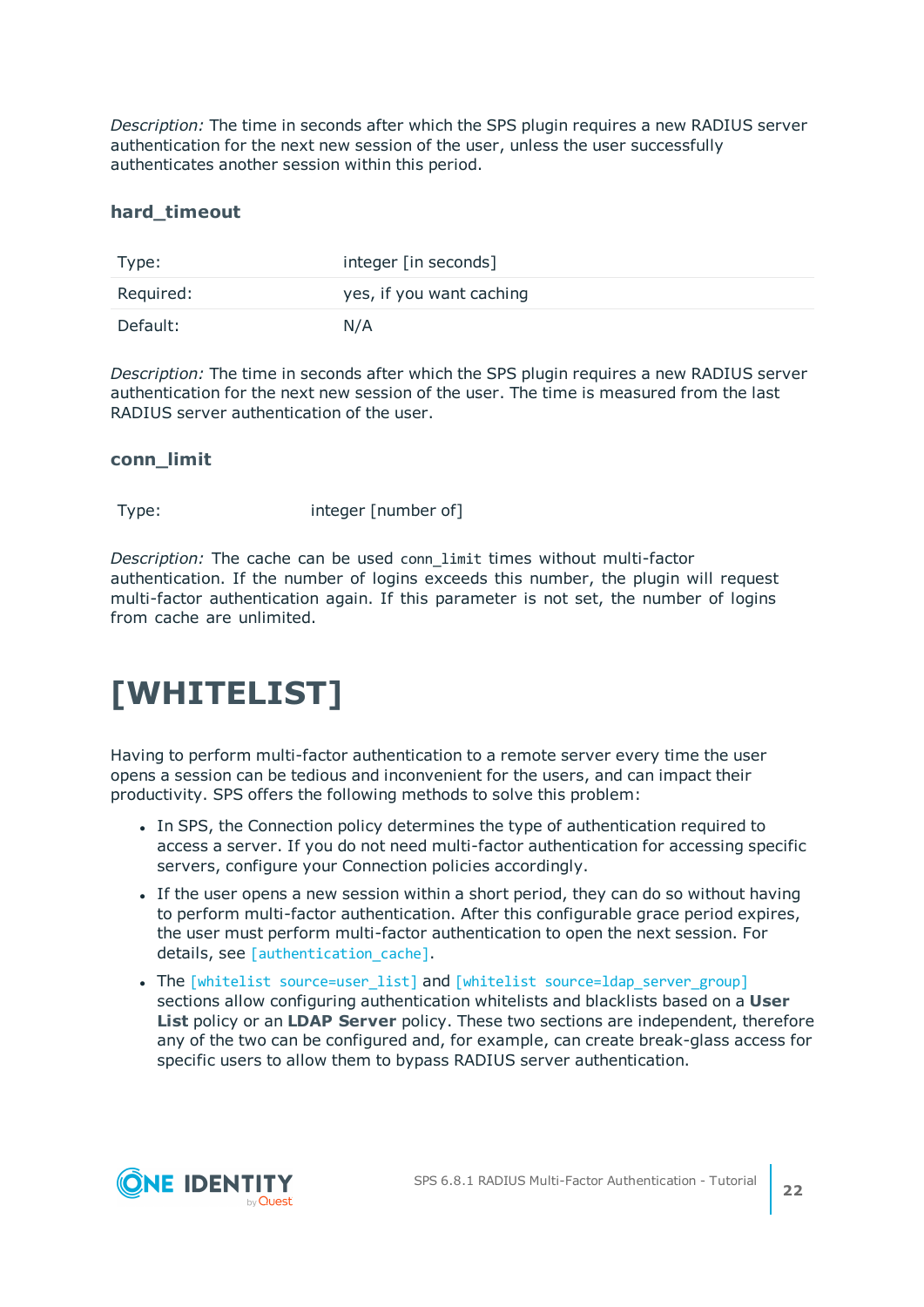### <span id="page-22-0"></span>**[whitelist source=user\_list]**

The [whitelist source=user\_list] section allows whitelisting users based on a **User List** policy configured in SPS (**Policies > User Lists**). To enable this whitelist, configure one of the use cases below.

NOTE: The user names are compared to the **User List** in a case-sensitive manner.

### **Declaration**

```
[whitelist source=user list]
name=<name-of-user-list-policy>
```
For details on creating user lists, see ["Creating](https://support.oneidentity.com/technical-documents/safeguard-for-privileged-sessions/6.8.1/administration-guide/general-connection-settings/creating-and-editing-user-lists/) and editing user lists" in the [Administration](https://support.oneidentity.com/technical-documents/safeguard-for-privileged-sessions/6.8.1/administration-guide/general-connection-settings/creating-and-editing-user-lists/) Guide.

### <span id="page-22-1"></span>**name**

| Type:     | string |
|-----------|--------|
| Required: | no     |
| Default:  | N/A    |

*Description:* The name of a **User List** policy containing gateway users configured on SPS (**Policies > User Lists**). You can use this option to selectively require multifactor authentication for your users (for example, to create break-glass access for specific users).

### **Use case #1: Allow no user except certain users**

To allow specific users to connect without providing RADIUS server credentials, the **User List** policy should have the following settings:

- <sup>l</sup> Set **Allow** to **No user** and list the users in the **Except** list.
- **.** Then type the [name](#page-22-1) of this **User List** policy as the value of the name parameter.

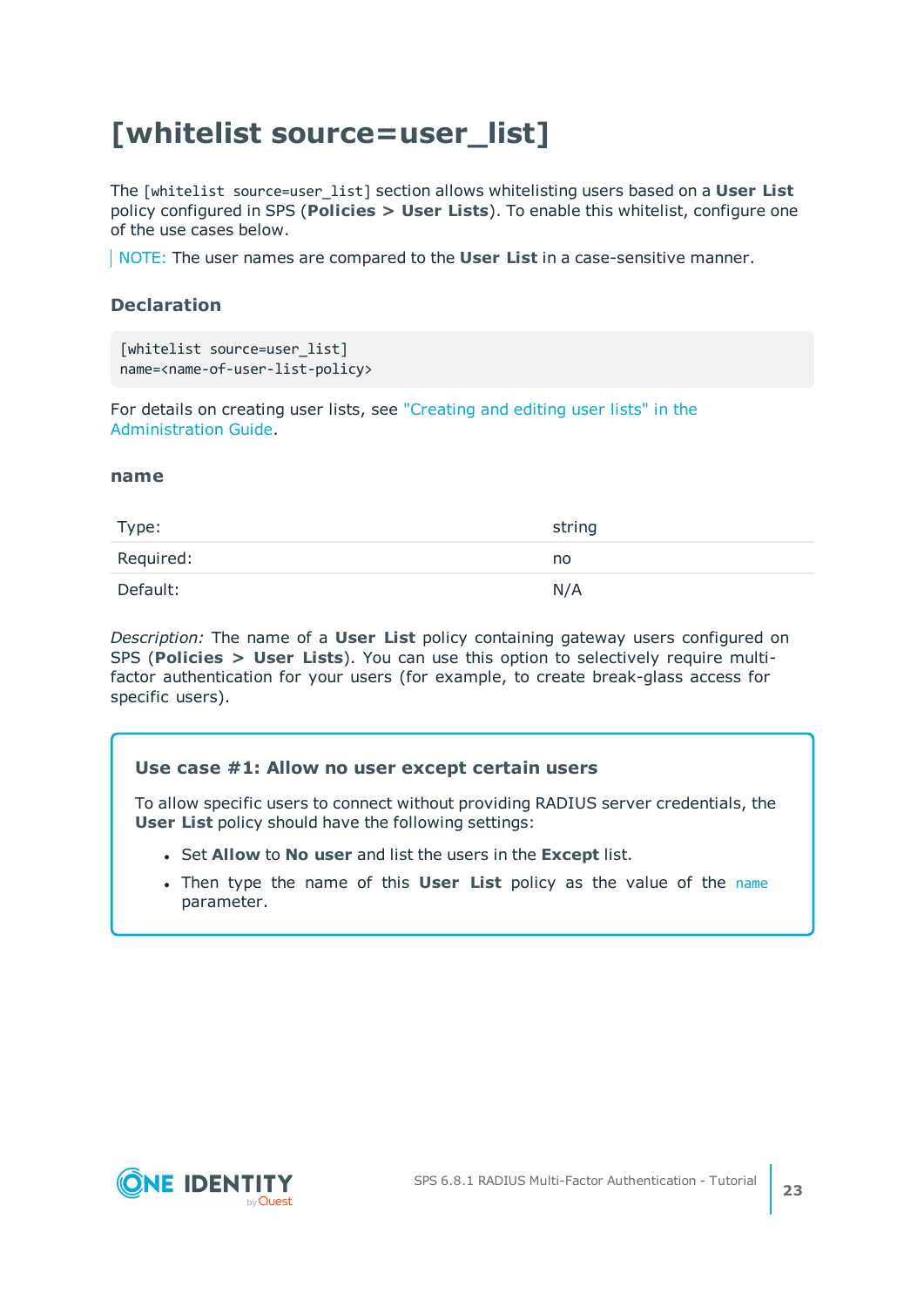### **Use case #2: Allow all users except certain users**

To enforce RADIUS server authentication for selected users, the **User List** policy should have the following settings:

- <sup>l</sup> Set **Allow** to **All users** and list the users in the **Except** list.
- **.** Then type the [name](#page-22-1) of this **User List** policy as the value of the name parameter.

### <span id="page-23-0"></span>**[whitelist source=ldap\_server\_group]**

The [whitelist source=ldap\_server\_group] section allows whitelisting users based on **LDAP Server** group membership. To enable this whitelist, configure one of the use cases below.

NOTE: The user names and groups are compared in LDAP in a case-insensitive manner.

### **Declaration**

```
[whitelist source=1dap server group]
allow=<no user-or-all users>
except=<group-1>,<group-2>
```
### <span id="page-23-2"></span>**allow**

| Type:     | string (all_users   no_users) |
|-----------|-------------------------------|
| Required: | no                            |
| Default:  | N/A                           |

*Description:* This parameter defines whether to allow all users or no user to connect without providing RADIUS server credentials. Used together with the [except](#page-23-1) parameter, you can define specific LDAP/AD group(s) that are exempt from this rule.

### <span id="page-23-1"></span>**except**

| Type:     | string |
|-----------|--------|
| Required: | no     |
| Default:  | N/A    |

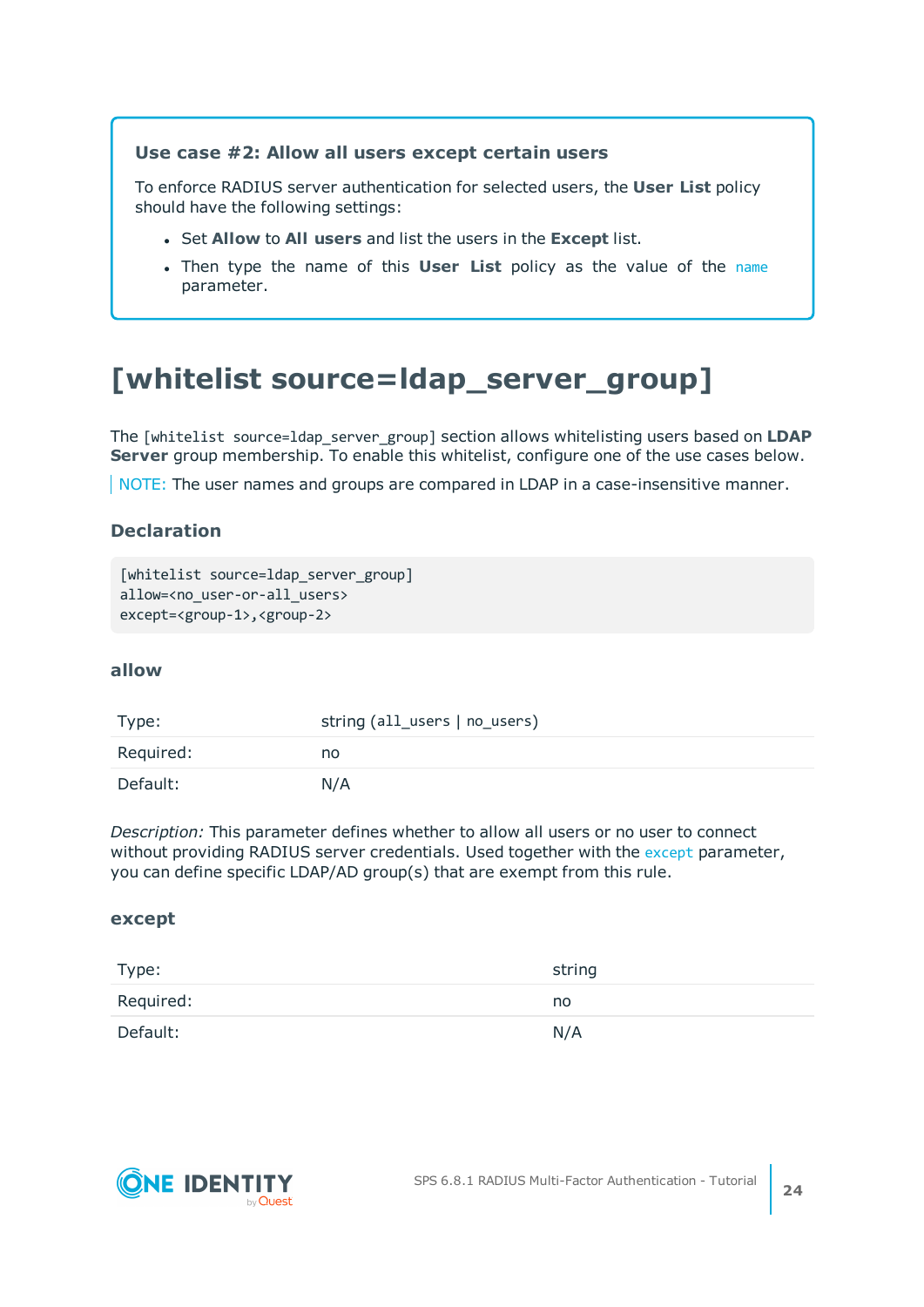*Description:* This parameter defines those specific LDAP/AD group(s) that are exempt from the rule defined by the [allow](#page-23-2) parameter.

### **Use case #1: Allow no user except members of specific group(s)**

To allow members of specific LDAP/AD group(s) to connect without providing RADIUS server credentials, type the names of these LDAP/AD groups as values of the except parameter and set the allow parameter to no\_user:

[whitelist source=ldap server group] allow=<no\_user> except=<group-1>,<group-2>

You must configure the name of the LDAP Server policy in the [1dap\_server] section.

### **Use case #2: Allow all users except members of specific group(s)**

To enforce RADIUS server authentication only on members of specific LDAP/AD group(s), type the names of these LDAP/AD groups as values of the except parameter and set the allow parameter to all users:

[whitelist source=ldap server group] allow=<all users> except=<group-1>,<group-2>

You must configure the name of the LDAP Server policy in the [1dap\_server] section.

## <span id="page-24-0"></span>**[USERMAPPING]**

By default, SPS assumes that the external RADIUS server identity of the user is the same as the gateway username (that is, the username the user used to authenticate on SPS during the gateway authentication). If there was no gateway authentication, then the server username is used for authentication.

If the gateway usernames are different from the external RADIUS server identities, you must configure the SPS RADIUS plugin to map the gateway usernames to the external RADIUS server identities.

You can use the following methods:

- Explicit mapping: [usermapping [source=explicit\]](#page-25-0)
- LDAP server mapping: [\[usermapping](#page-26-0) source=ldap]

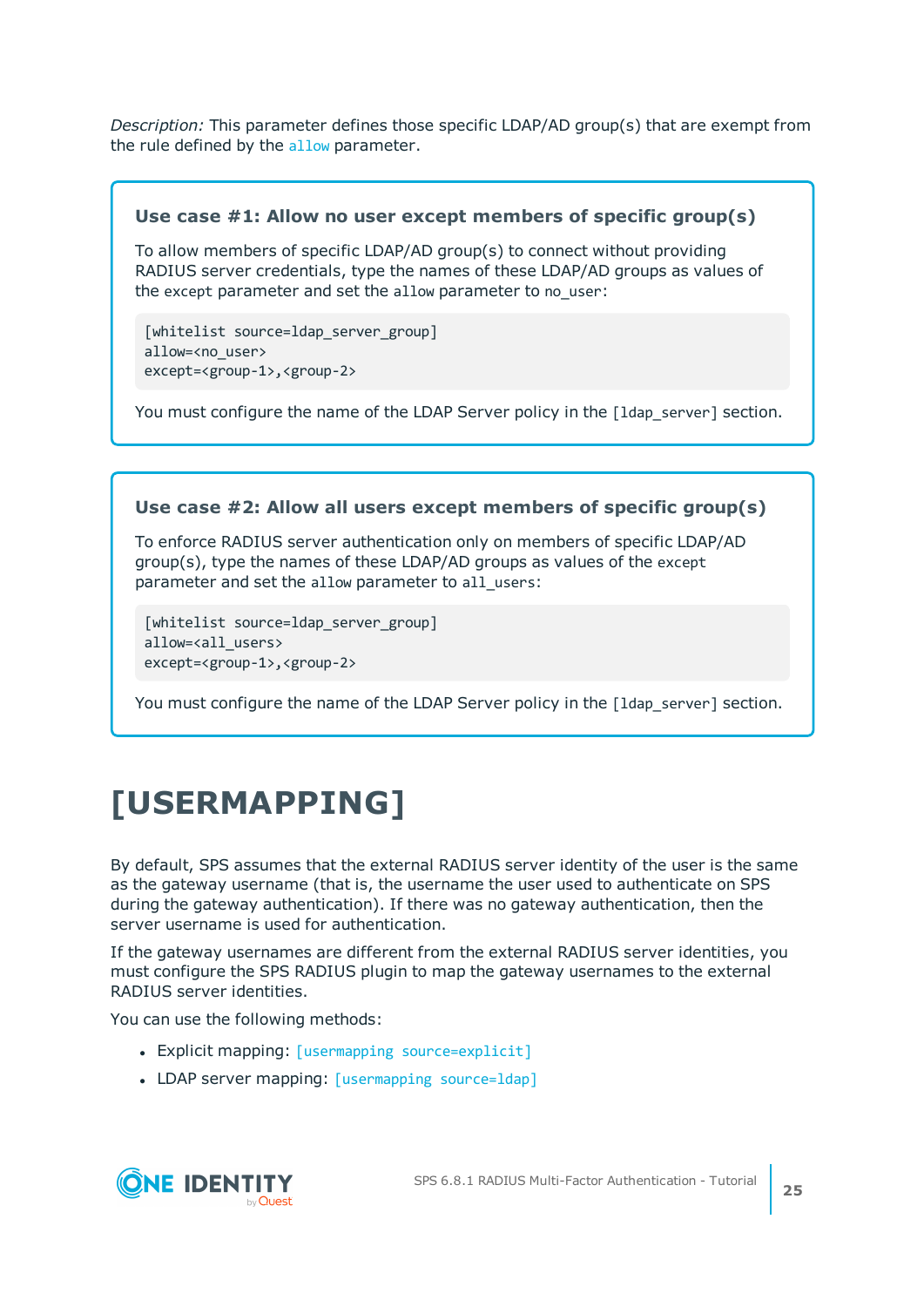To look up the external RADIUS server identity of the user from an LDAP/Active Directory database, configure the [usermapping source=1dap server] section of the SPS RADIUS plugin.

If the RADIUS server service requires the use of domain name in the external RADIUS server identity, configure the append domain parameter in the  $[username]$ [transform\]](#page-26-1) section. In this case, SPS automatically appends the  $\omega$  character and the value of this option to the username from the session, and uses the resulting username on the RADIUS server to authenticate the user. For example, if the domain is set to append\_domain: example.com and the username is Example.User, the SPS plugin will look for the user Example.User@example.com on the RADIUS server server.

If you configure both the append domain parameter in the [\[username\\_transform\]](#page-26-1) section and the [usermapping [source=ldap\\_server\]](#page-26-0) section of the SPS RADIUS plugin, SPS appends the  $\omega$  character and the value of the append domain parameter to the value retrieved from the LDAP database.

The Explicit method has priority over the LDAP server method.

If you have configured neither the append domain parameter nor any of the [USERMAPPING] sections, SPS assumes that the external RADIUS server identity of the user is the same as the gateway username.

### <span id="page-25-0"></span>**[usermapping source=explicit]**

To map the gateway user name to an external RADIUS server identity, configure the following name-value pairs.

### **Declaration**

```
[usermapping source=explicit]
<example-user-1>=<ID-1>
<example-user-2>=<ID-2>
```
### **<exampleuser>**

| Type:     | string |
|-----------|--------|
| Required: | no     |
| Default:  | N/A    |

*Description:* To map the gateway user name to an external RADIUS server identity, configure the name-value pairs in the following way:

- Type the gateway user name instead of  $\epsilon$ example-user-1>.
- Type the external RADIUS server ID instead of <ID-1>.

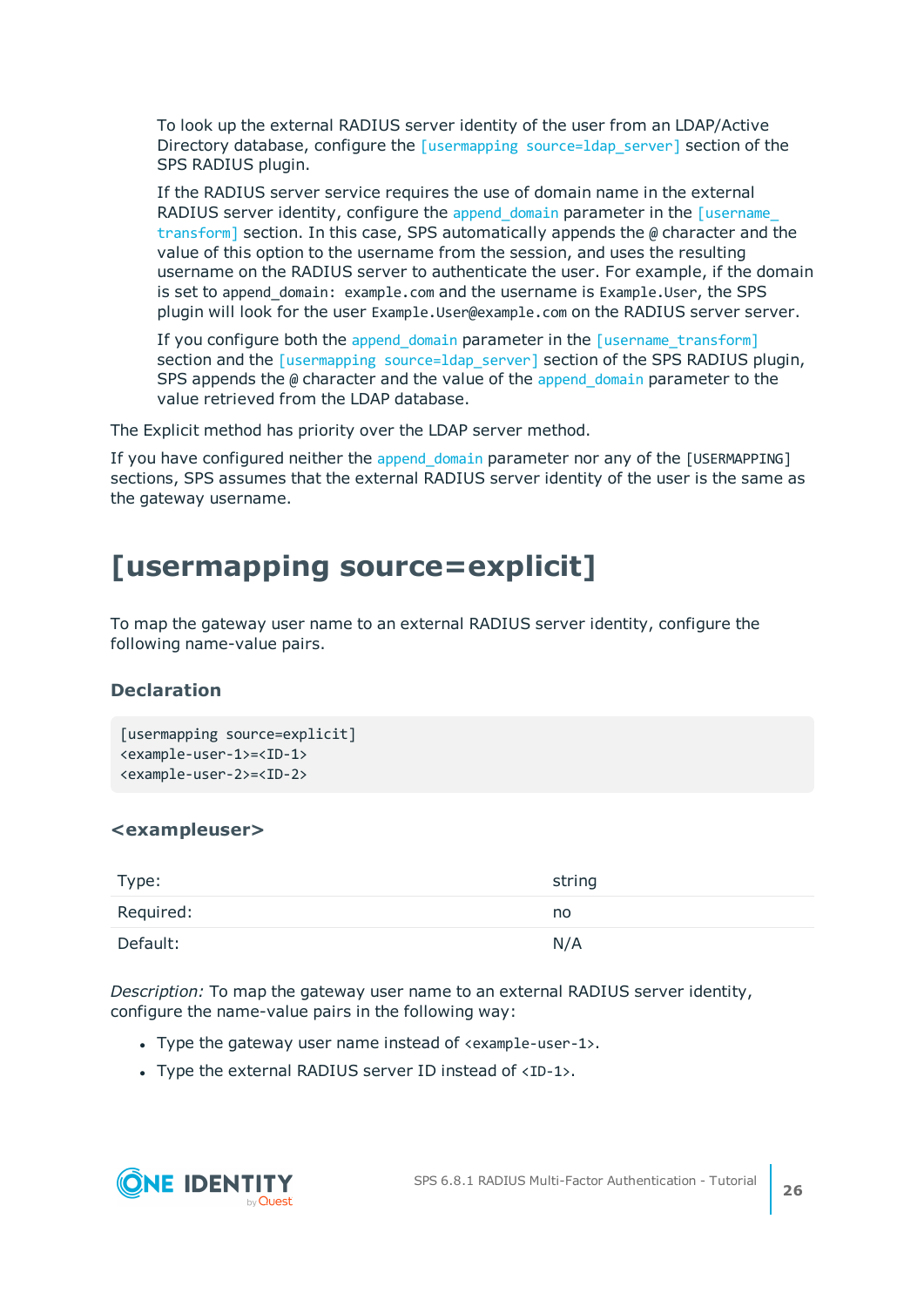NOTE: Use this option only if there are not only a few users, or for testing purposes. If there are too many users, it can cause performance issues.

### <span id="page-26-0"></span>**[usermapping source=ldap\_server]**

To look up the external RADIUS server identity of the user from an LDAP/Active Directory database, configure the [usermapping [source=ldap\\_server\]](#page-26-0) section of the SPS RADIUS plugin.

### **Declaration**

```
[usermapping source=ldap_server]
user attribute=description
```
You must configure the name of the LDAP Server policy in the  $\lceil 1 \text{dap server} \rceil$  section.

If you configure both the [append\\_domain](#page-27-1) parameter in the [\[username\\_transform\]](#page-26-1) section and the [usermapping source=ldap server] section of the SPS RADIUS plugin, SPS appends the  $\omega$ character and the value of the append domain parameter to the value retrieved from the LDAP database.

#### **user\_attribute**

| Type:     | string |
|-----------|--------|
| Required: | no     |
| Default:  | N/A    |

*Description:* The user\_attribute must be an LDAP/AD user attribute (with a non-empty UTF8 attribute string) that contains the external identity. For example, description, cn, mail. For a complete list see the User [class](https://docs.microsoft.com/en-gb/windows/desktop/ADSchema/c-user) section of the Active Directory Schema document.

### <span id="page-26-1"></span>**[username\_transform]**

This section contains username transformation-related settings.

### **Declaration**

```
[username transform]
append_domain=<domain-without-@-character>
```
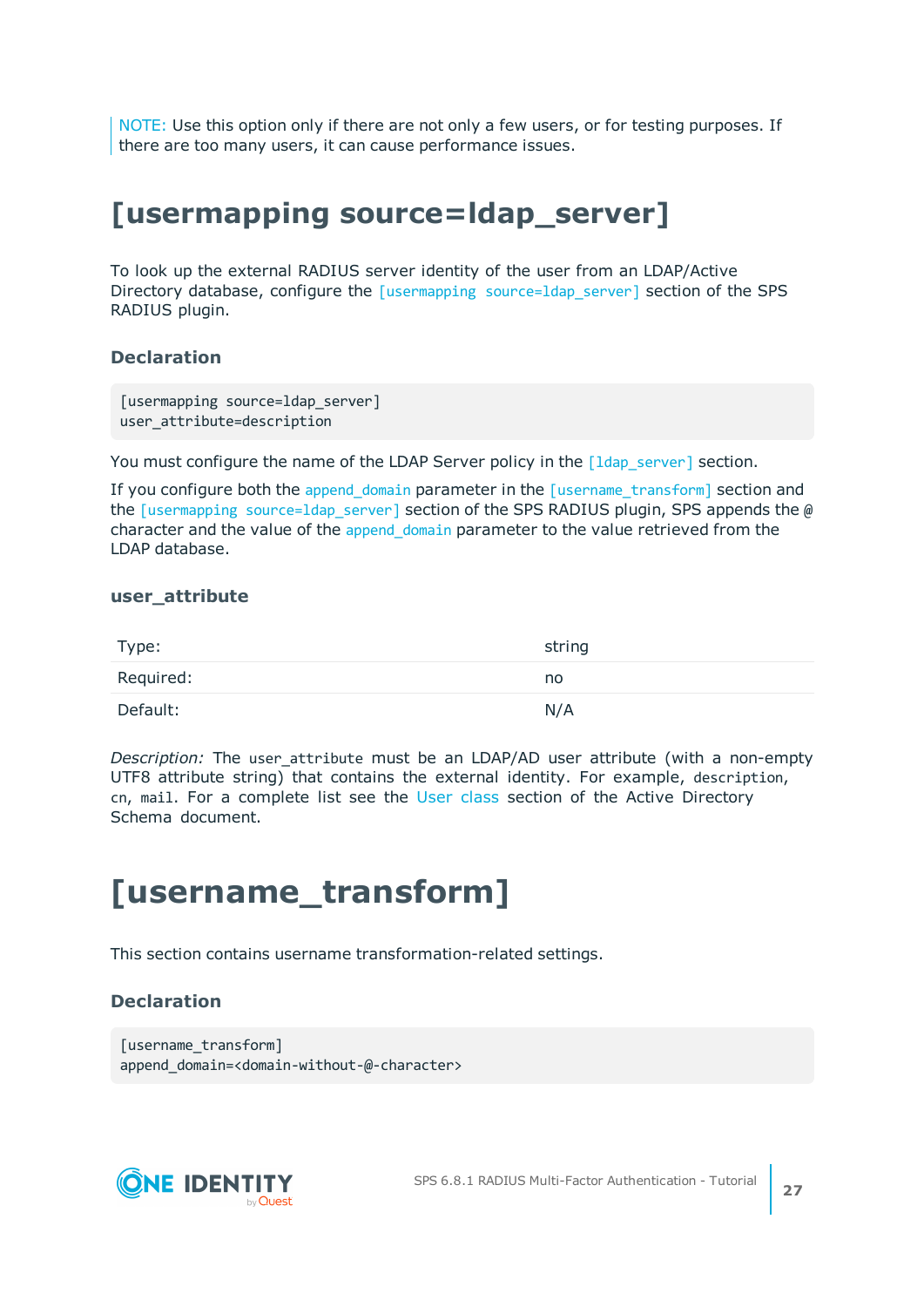If you have configured [\[USERMAPPING\]](#page-24-0), the [username\_transform] process will run after the [\[USERMAPPING\]](#page-24-0) process.

### <span id="page-27-1"></span>**append\_domain**

| Type:     | string (nonrequired, no default) |
|-----------|----------------------------------|
| Required: | no                               |
| Default:  | N/A                              |

### *Description:*

If the RADIUS server service requires the use of domain name in the external RADIUS server identity, configure the [append\\_domain](#page-27-1) parameter in the [username transform] section. In this case, SPS automatically appends the @ character and the value of this option to the username from the session, and uses the resulting username on the RADIUS server to authenticate the user. For example, if the domain is set to append domain: example.com and the username is Example.User, the SPS plugin will look for the user Example.User@example.com on the RADIUS server server.

If you configure both the [append\\_domain](#page-27-1) parameter in the [\[username\\_transform\]](#page-26-1) section and the [usermapping source=1dap\_server] section of the SPS RADIUS plugin, SPS appends the  $\omega$ character and the value of the append domain parameter to the value retrieved from the LDAP database.

### <span id="page-27-0"></span>**[ldap\_server]**

The LDAP Server policy that you want to use in an LDAP server usermapping source or an LDAP server group whitelist source. Required if you have configured [\[usermapping](#page-26-0) [source=ldap\\_server\]](#page-26-0) on page 27 and [whitelist [source=ldap\\_server\\_group\]](#page-23-0) on page 24.

### **Declaration**

```
[ldap_server]
name=<name-of-LDAP-server-policy>
```
### **name**

| Type:     | string      |
|-----------|-------------|
| Required: | conditional |
| Default:  | N/A         |

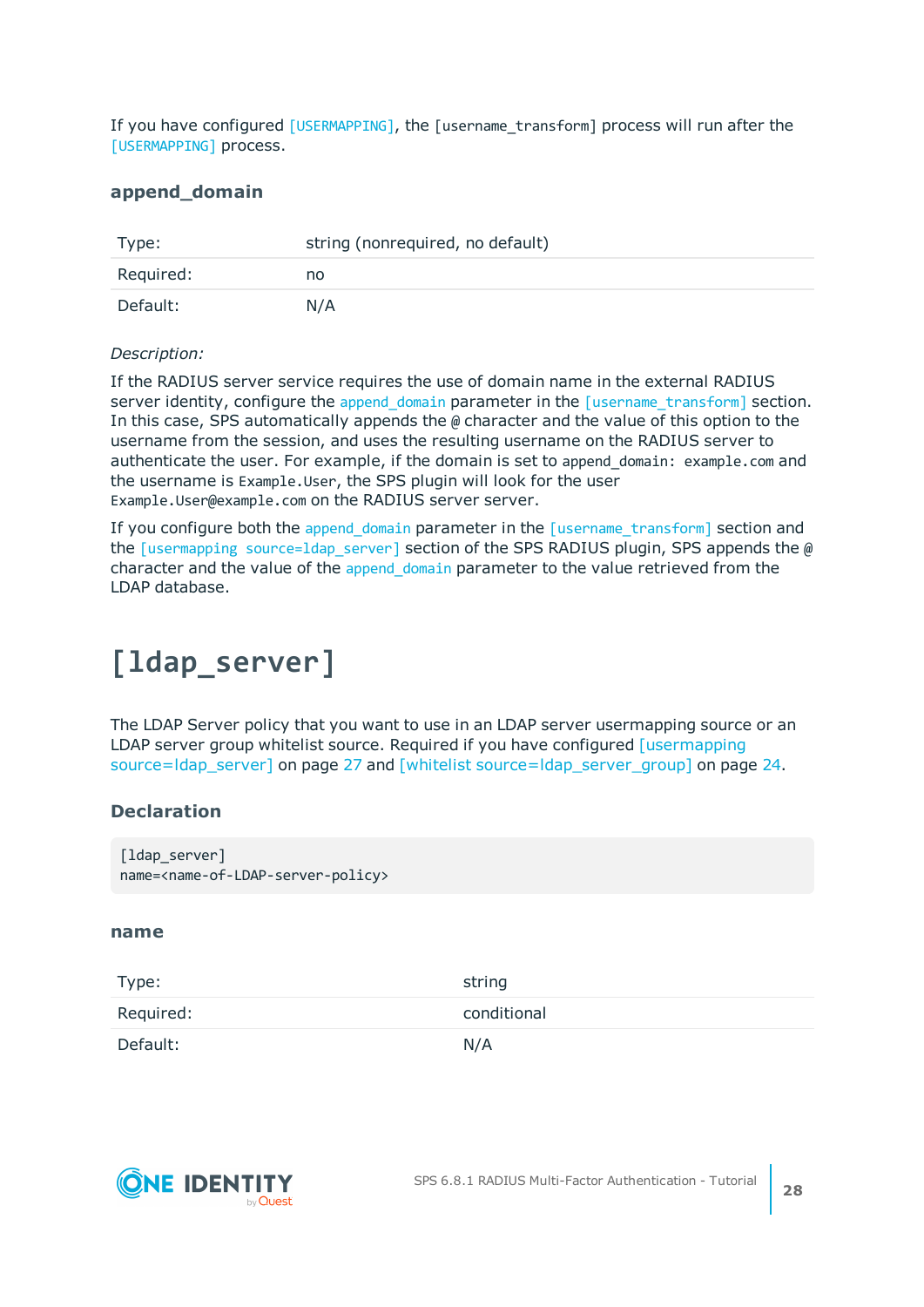*Description:* The name of a configured LDAP Server policy in SPS. For details on configuring LDAP policies, see ["Authenticating](https://support.oneidentity.com/technical-documents/safeguard-for-privileged-sessions/6.8.1/administration-guide/general-connection-settings/authenticating-users-to-an-ldap-server/) users to an LDAP server" in the [Administration](https://support.oneidentity.com/technical-documents/safeguard-for-privileged-sessions/6.8.1/administration-guide/general-connection-settings/authenticating-users-to-an-ldap-server/) Guide.

## <span id="page-28-0"></span>**[credential\_store]**

This section contains settings related to storing sensitive information of the plugin.

### **Declaration**

```
[credential store]
name=<name-of-credential-store-policy-that-hosts-sensitive-data>
```
### <span id="page-28-2"></span>**name**

| Type:     | string |
|-----------|--------|
| Required: | no     |
| Default:  | N/A    |

*Description:* The name of a local Credential Store policy configured on SPS. You can use this Credential Store to store sensitive information of the plugin in a secure way (for example, the secret value in the [radius] section).

<span id="page-28-1"></span>For details, see Store [sensitive](#page-32-0) plugin data securely.

## **[logging]**

This section contains logging-related settings.

### **Declaration**

[logging] log\_level=info

### **log\_level**

Type: Type: Type: Type: Type: Type: Type: Type: Type: Type: Type: Type: Type: Type: Type: Type: Type: Type: Type: Type: Type: Type: Type: Type: Type: Type: Type: Type: Type: Type: Type: Type: Type: Type: Type: Type: Type:

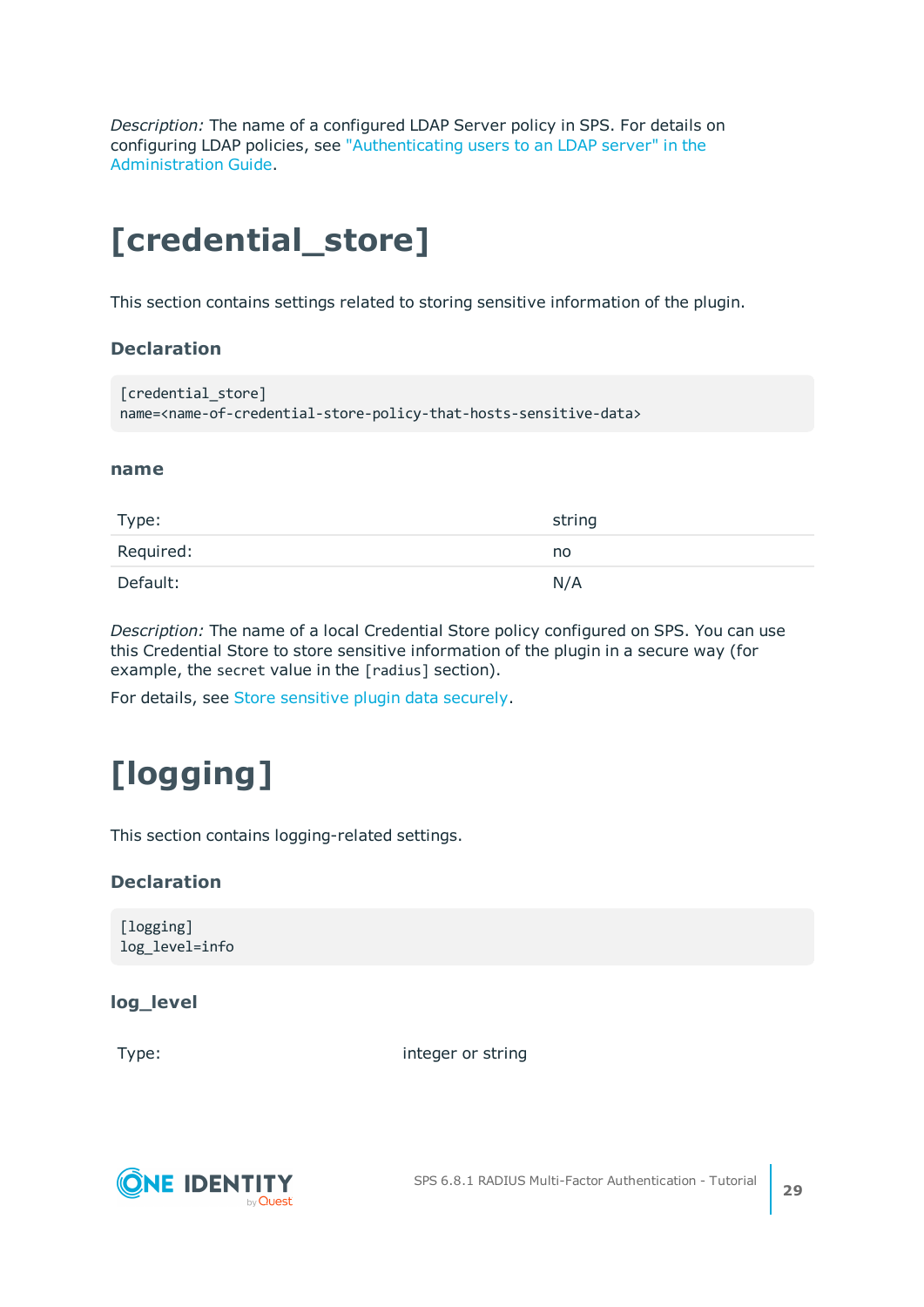| Required: | no   |
|-----------|------|
| Default:  | info |

*Description:* The logging verbosity of the plugin. The plugin sends the generated log messages to the SPS syslog system. You can check the log messages in the **Basic settings > Troubleshooting > View log files** section of the SPS web interface. To show only the messages generated by the plugins, filter on the plugin: string.

The possible values are:

- debug
- $\cdot$  info
- $\bullet$  warning
- $\cdot$  error
- critical

<span id="page-29-0"></span>For details, see Python logging API's log levels: [Logging](https://docs.python.org/2/library/logging.html#logging-levels) Levels.

## **[https\_proxy]**

This section contains HTTPS proxy-related settings.

### **Declaration**

```
[https_proxy]
server=<proxy-server-name-or-ip>
port=3128
```
### **server**

| Type:     | string |
|-----------|--------|
| Required: | no     |
| Default:  | N/A    |

*Description:* The name or IP address of the HTTPS proxy server.

### **name**

Type: the contract of the contract of the contract of the contract of the contract of the contract of the contract of the contract of the contract of the contract of the contract of the contract of the contract of the cont

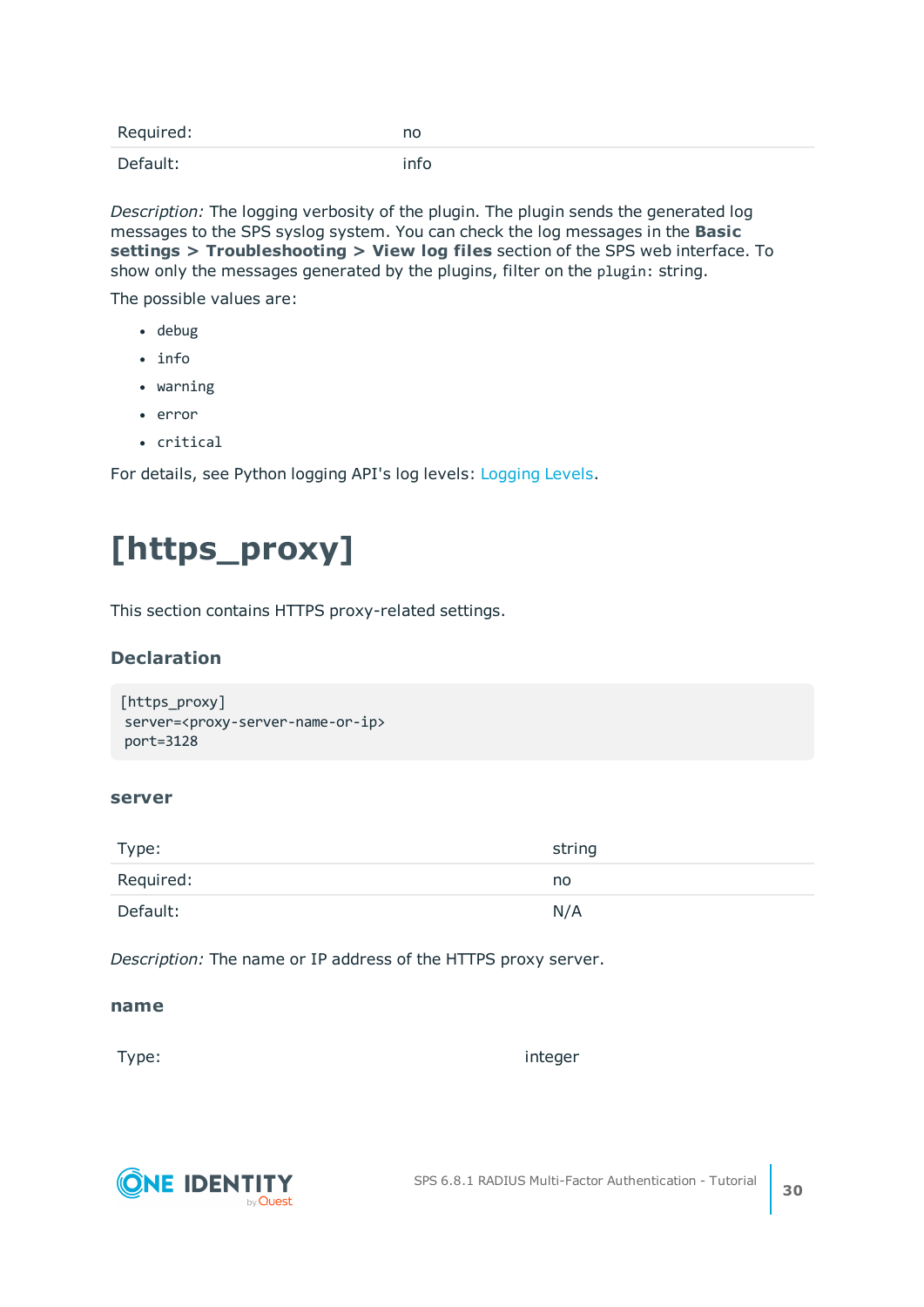| Required: | no   |
|-----------|------|
| Default:  | 3128 |

<span id="page-30-0"></span>*Description:* The port number of the HTTPS proxy server.

## **[question\_1]**

NOTE: To configure this optional section, contact our [Support](https://support.oneidentity.com/one-identity-safeguard-for-privileged-sessions) Team.

To request additional information from the user (for example, ticket number), define one or more [question\_] section (for example, [question\_1], [question\_2]). The user input will be stored under the value of key in the questions section of the session cookie.

*Description:* Used for communication between plugins. This is an interactive request/response right after authentication in order to supply data to Credential Store plugins. The question is transferred to the session cookie and all hooks of all plugins receive it.

For example, if you have an external authenticator app, you do not have to wait for the question to be prompted but can authenticate with a one-time password:

ssh otp=123456@root@scb

Name subsequent questions with the appropriate number (for example, [question\_1], [question\_2], and so on).

For details, see "Performing [authentication](https://support.oneidentity.com/technical-documents/safeguard-for-privileged-sessions/6.8.1/administration-guide/advanced-authentication-and-authorization-techniques/integrating-external-authentication-and-authorization-systems/performing-authentication-with-aa-plugin-in-terminal-connections/) with AA plugin in terminal connections" in the [Administration](https://support.oneidentity.com/technical-documents/safeguard-for-privileged-sessions/6.8.1/administration-guide/advanced-authentication-and-authorization-techniques/integrating-external-authentication-and-authorization-systems/performing-authentication-with-aa-plugin-in-terminal-connections/) Guide and "Performing [authentication](https://support.oneidentity.com/technical-documents/safeguard-for-privileged-sessions/6.8.1/administration-guide/advanced-authentication-and-authorization-techniques/integrating-external-authentication-and-authorization-systems/performing-authentication-with-aa-plugin-in-remote-desktop-connections/) with AA plugin in Remote Desktop connections" in the [Administration](https://support.oneidentity.com/technical-documents/safeguard-for-privileged-sessions/6.8.1/administration-guide/advanced-authentication-and-authorization-techniques/integrating-external-authentication-and-authorization-systems/performing-authentication-with-aa-plugin-in-remote-desktop-connections/) Guide.

### **prompt**

| Type:     | string |
|-----------|--------|
| Required: | yes    |
| Default:  | N/A    |

*Description:* The question itself in text format.

### **key**

| Type:     | string     |
|-----------|------------|
| Required: | <b>yes</b> |
| Default:  | N/A        |

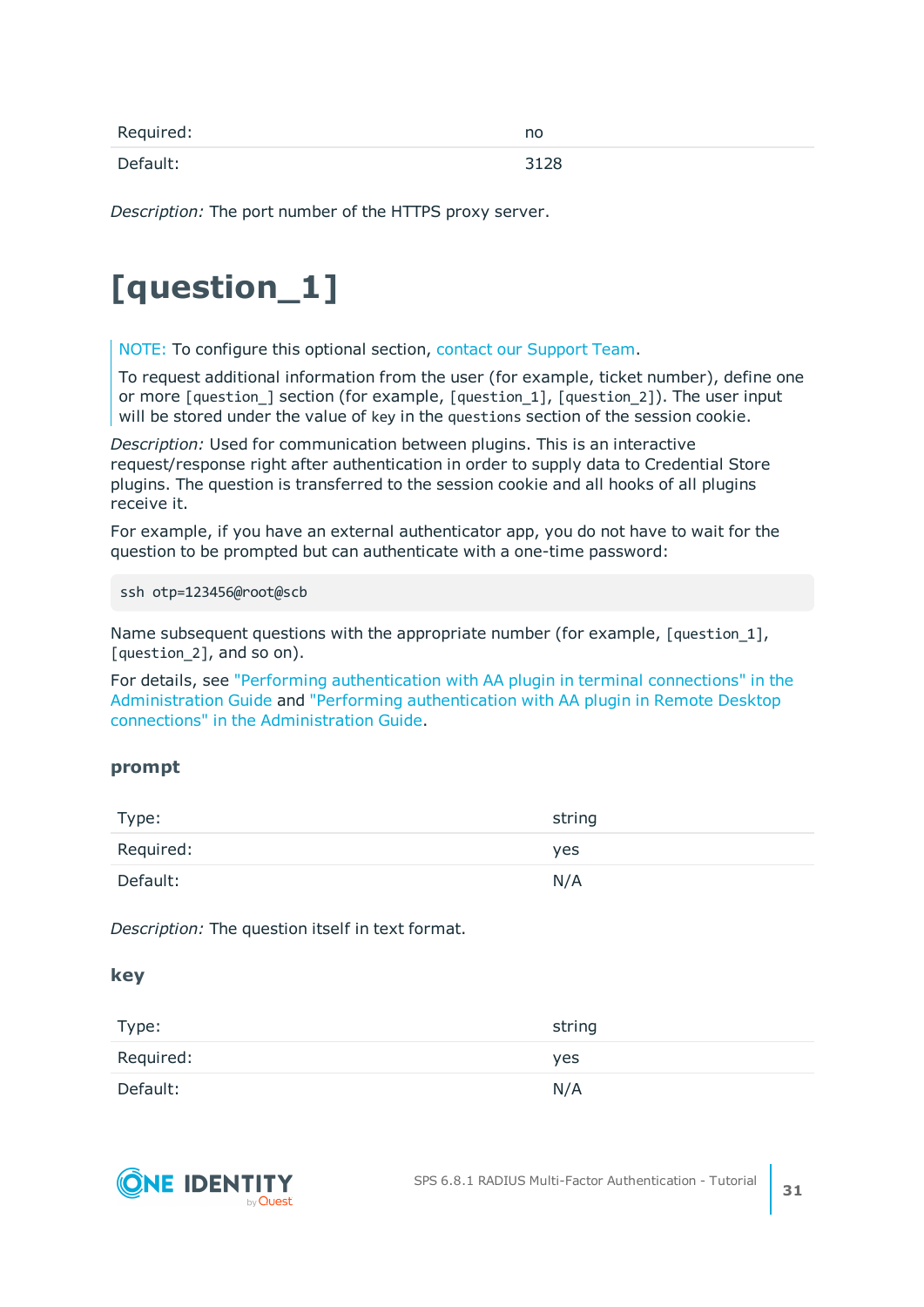*Description:* The name of the name-value pair.

### **disable\_echo**

| Type:     | boolean (yes no) |
|-----------|------------------|
| Required: | no               |
| Default:  | no               |

*Description:* Whether the answer to the question is visible (yes), or replaced with asterisks (no).

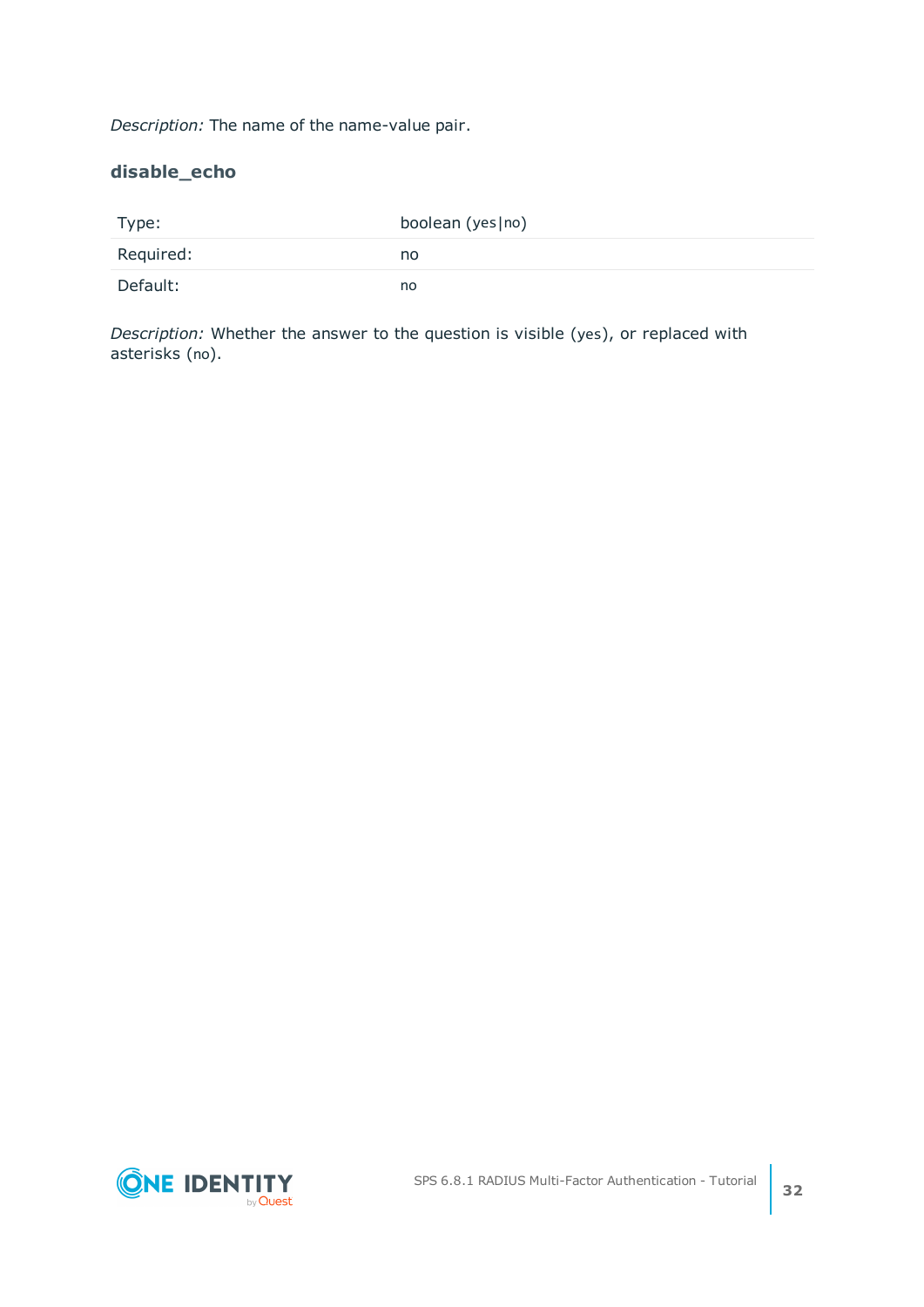# <span id="page-32-0"></span>**Store sensitive plugin data securely**

By default, the configuration of the plugin is stored on SPS in the configuration of SPS. Make sure that you store the sensitive parameters (for example, [secret](#page-16-1)) of the plugin in an encrypted way.

### *To store sensitive plugin data securely*

1. Log in to SPS, navigate to **Policies > Credential Stores** and create a **Local** Credential Store. For details, see ["Configuring](https://support.oneidentity.com/technical-documents/safeguard-for-privileged-sessions/6.8.1/administration-guide/advanced-authentication-and-authorization-techniques/using-credential-stores-for-server-side-authentication/configuring-local-credential-stores/) local Credential Stores" in the [Administration](https://support.oneidentity.com/technical-documents/safeguard-for-privileged-sessions/6.8.1/administration-guide/advanced-authentication-and-authorization-techniques/using-credential-stores-for-server-side-authentication/configuring-local-credential-stores/) Guide.

Instead of usernames and passwords, you will store the configuration parameters of the plugin in this Credential Store.

- 2. Add the plugin parameters you want to store in an encrypted way to the Credential Store. You can store any configuration parameter of the plugin in the Credential Store, but note that if an option appears in the Credential Store, the plugin will use it. If the same parameter appears in the configuration of the plugin, it will be ignored.
	- **.** Enter the name of the configuration section without the brackets in the Host field (for example, radius).
	- <sup>l</sup> Enter the name of the plugin parameter in the **Username** field (for example, [secret](#page-16-1)).
	- <sup>l</sup> Enter the value of the plugin parameter in the **Passwords** field.

**Commit** 

 $\blacksquare$  Click

- 3. Navigate to the configuration of the plugin on the **Policies > AA Plugin Configurations** page.
- 4. In the plugin configuration file, enter the name of the local Credential Store under the [\[credential\\_store\]](#page-28-0) section as the value of the [name](#page-28-2) parameter.
- 5. Enter  $$$  as the value of the parameter storing sensitive data.

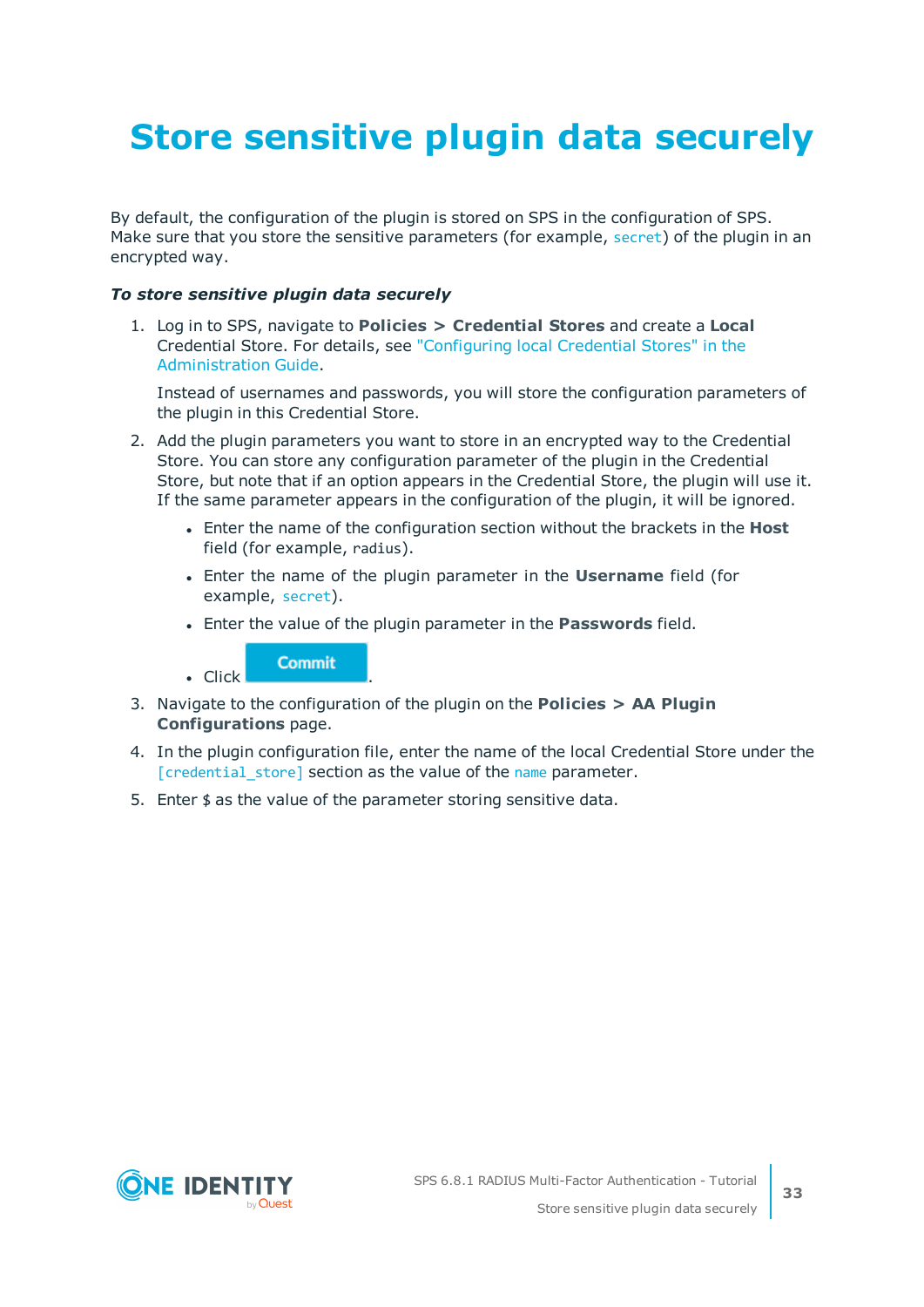# <span id="page-33-0"></span>**Perform multi-factor authentication with the SPS RADIUS plugin in terminal connections**

The following describes how to establish a terminal connection (SSH, TELNET, or TN3270) to a server.

### *To establish a terminal connection (SSH, TELNET, or TN3270) to a server*

1. Connect to the server.

If you can authenticate using an OTP or token, encode the OTP as part of the username. You can use the @ as a field separator.

**Example:**

ssh otp=YOUR-ONE-TIME-PASSWORD@user@server

Replace YOUR-ONE-TIME-PASSWORD with your actual OTP.

- 2. If SPS prompts you for further information, enter the requested information. If you need to authenticate with an OTP, but you have not supplied the OTP in your username, you will be prompted to enter the OTP.
- 3. Authenticate on the server.
- 4. If authentication is successful, you can access the server.



SPS 6.8.1 RADIUS Multi-Factor Authentication - Tutorial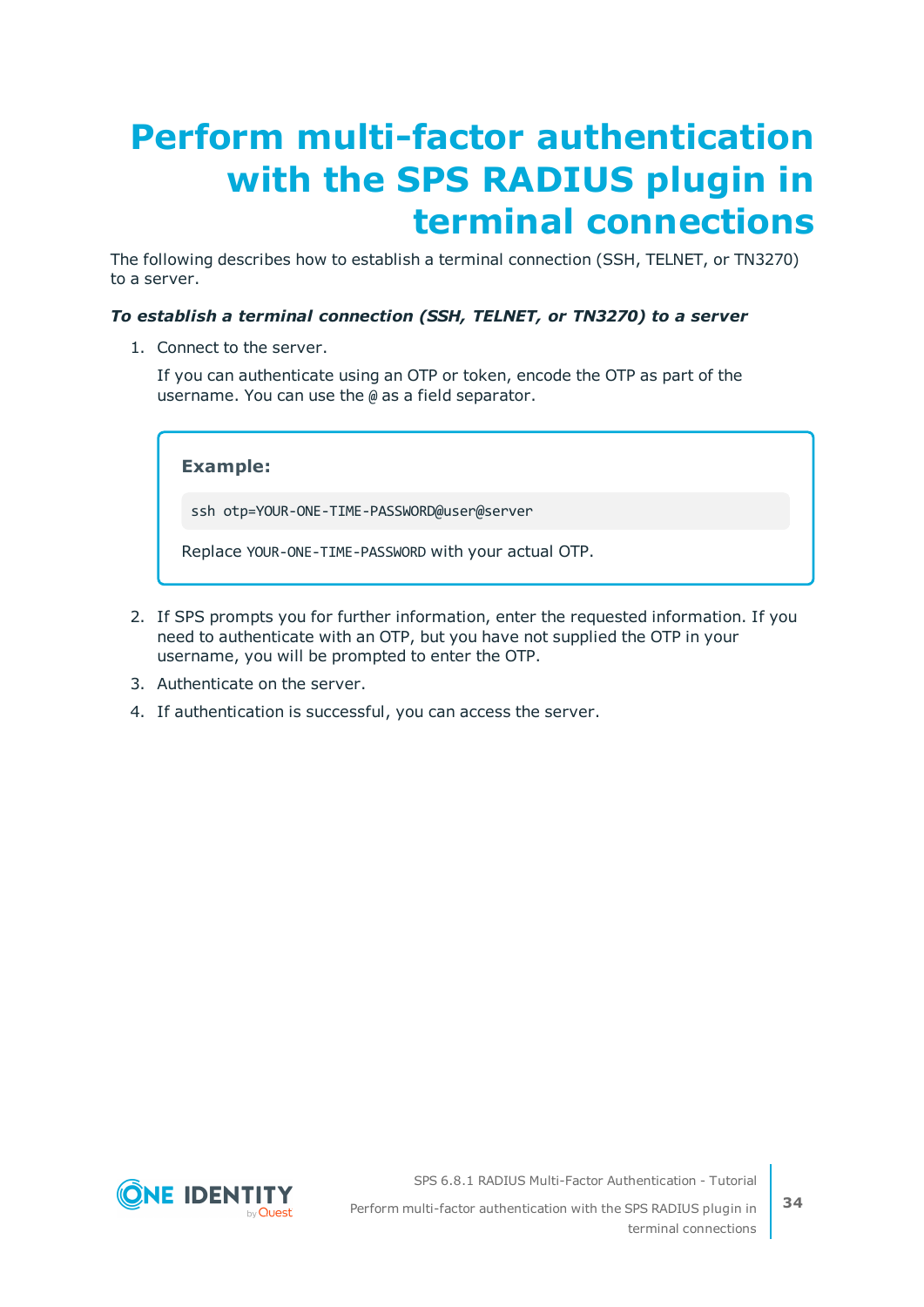# <span id="page-34-0"></span>**Perform multi-factor authentication with the SPS RADIUS plugin in Remote Desktop (RDP) connections**

The following section describes how to establish a Remote Desktop (RDP) connection to a server when the **AA plugin** is configured.

### *To establish a RDP connection to a server when the AA plugin is configured*

- 1. Open your Remote Desktop client application.
- 2. If you have to provide additional information to authenticate on the server, you must enter this information in your Remote Desktop client application in the *User name* field, before the regular content (for example, your username) of the field.

If you can authenticate using an OTP or token, encode the OTP as part of the username. To encode additional data, you can use the following special characters:

- % as a field separator
- $\bullet$  ~ as the equal sign
- $\cdot$  ^ as a colon (for example, to specify the port number or an IPv6 IP address)

### **Example:**

For example, use the following format:

domain\otp~YOUR-ONE-TIME-PASSWORD%Administrator

Replace YOUR-ONE-TIME-PASSWORD with your actual OTP.

3. Connect to the server.

If you need to authenticate using a push notification, approve the connection in your mobile app.

- 4. Authenticate on the server.
- 5. If authentication is successful, you can access the server.



SPS 6.8.1 RADIUS Multi-Factor Authentication - Tutorial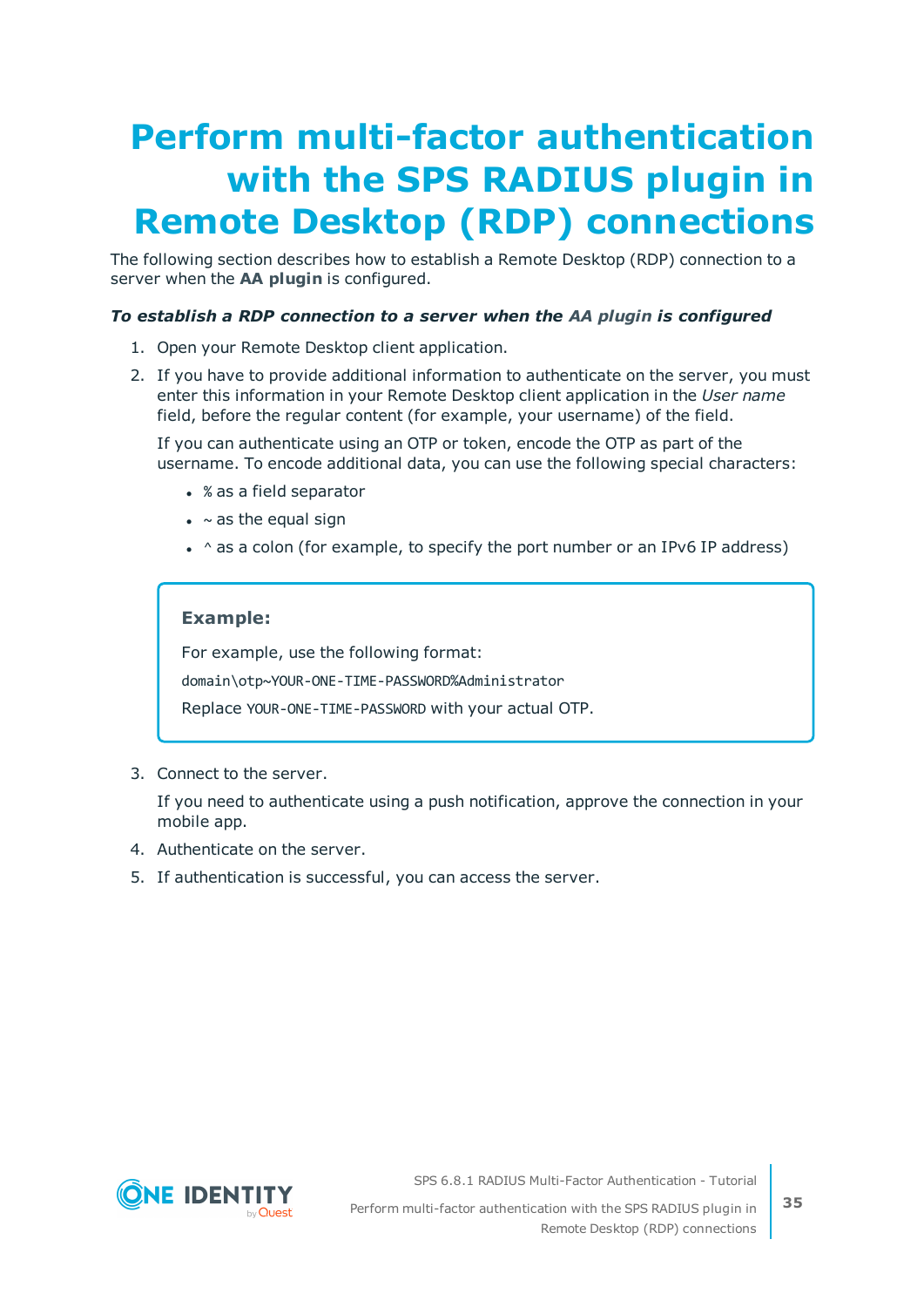## <span id="page-35-0"></span>**Perform multi-factor authentication with the SPS RADIUS plugin in Microsoft SQL Server (MSSQL) connections**

The following section describes how to establish a Microsoft SQL Server (MSSQL) connection to a server when the **AA plugin** is configured.

### *To establish a MSSQL connection to a server when the AA plugin is configured*

- 1. Open your SQL client application.
- 2. If you have to provide additional information to authenticate on the server, you must enter this information in your SQL client application in the *User name* field, before the regular content (for example, your username) of the field.

If you can authenticate using an OTP or token, encode the OTP as part of the username. To encode additional data, you can use the following special characters:

- % as a field separator
- $\bullet$  ~ as the equal sign
- $\cdot$  ^ as a colon (for example, to specify the port number or an IPv6 IP address)

### **Example:**

For example, use the following format: domain\otp~YOUR-ONE-TIME-PASSWORD%Administrator

Replace YOUR-ONE-TIME-PASSWORD with your actual OTP.

3. Connect to the server.

If you need to authenticate using a push notification, approve the connection in your mobile app.

- 4. Authenticate on the server.
- 5. If authentication is successful, you can access the server.



SPS 6.8.1 RADIUS Multi-Factor Authentication - Tutorial